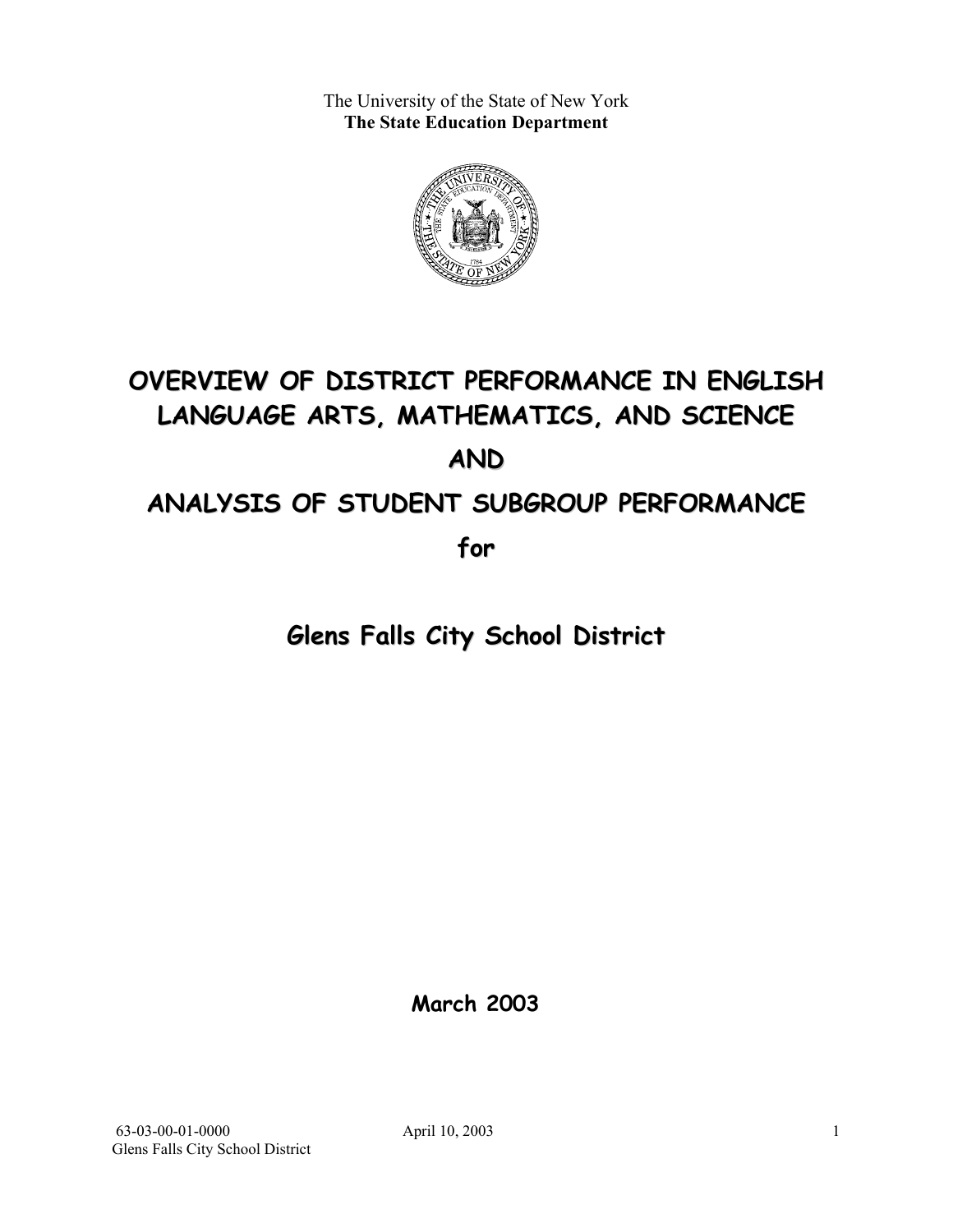#### **THE UNIVERSITY OF THE STATE OF NEW YORK**

#### **Regents of The University**

| Tonawanda      |
|----------------|
| Hollis         |
| Staten Island  |
| New Rochelle   |
| Peru           |
| Huntington     |
| North Syracuse |
| New York       |
| Belle Harbor   |
| Buffalo        |
| Hartsdale      |
| Albany         |
| <b>Bronx</b>   |
| New York       |
|                |
| Rochester      |

#### **President of The University and Commissioner of Education**

RICHARD P. MILLS

#### **Chief Operating Officer**

RICHARD H. CATE

**Deputy Commissioner for Elementary, Middle, Secondary and Continuing Education**  JAMES A. KADAMUS

#### **Coordinator, School Operations and Management Services**  CHARLES SZUBERLA

#### **Coordinator, Information and Reporting Services**

MARTHA P. MUSSER

The State Education Department does not discriminate on the basis of age, color, religion, creed, disability, marital status, veteran status, national origin, race, gender, genetic predisposition or carrier status, or sexual orientation in its educational programs, services and activities. Portions of this publication can be made available in a variety of formats, including braille, large print or audio tape, upon request. Inquiries concerning this policy of nondiscrimination should be directed to the Department's Office for Diversity, Ethics, and Access, Room 530, Education Building, Albany, NY 12234. **Requests for additional copies of this publication may be made by contacting the Publications Sales Desk, Room 309, Education Building, Albany, NY 12234.** 

Please address all correspondence about this report that is not related to data corrections to:

*School Report Card Coordinator Information and Reporting Services Team New York State Education Department Room 863 EBA 89 Washington Avenue Albany, NY 12234*  E-mail: *RPTCARD@mail.nysed.gov*

 63-03-00-01-0000 April 10, 2003 Glens Falls City School District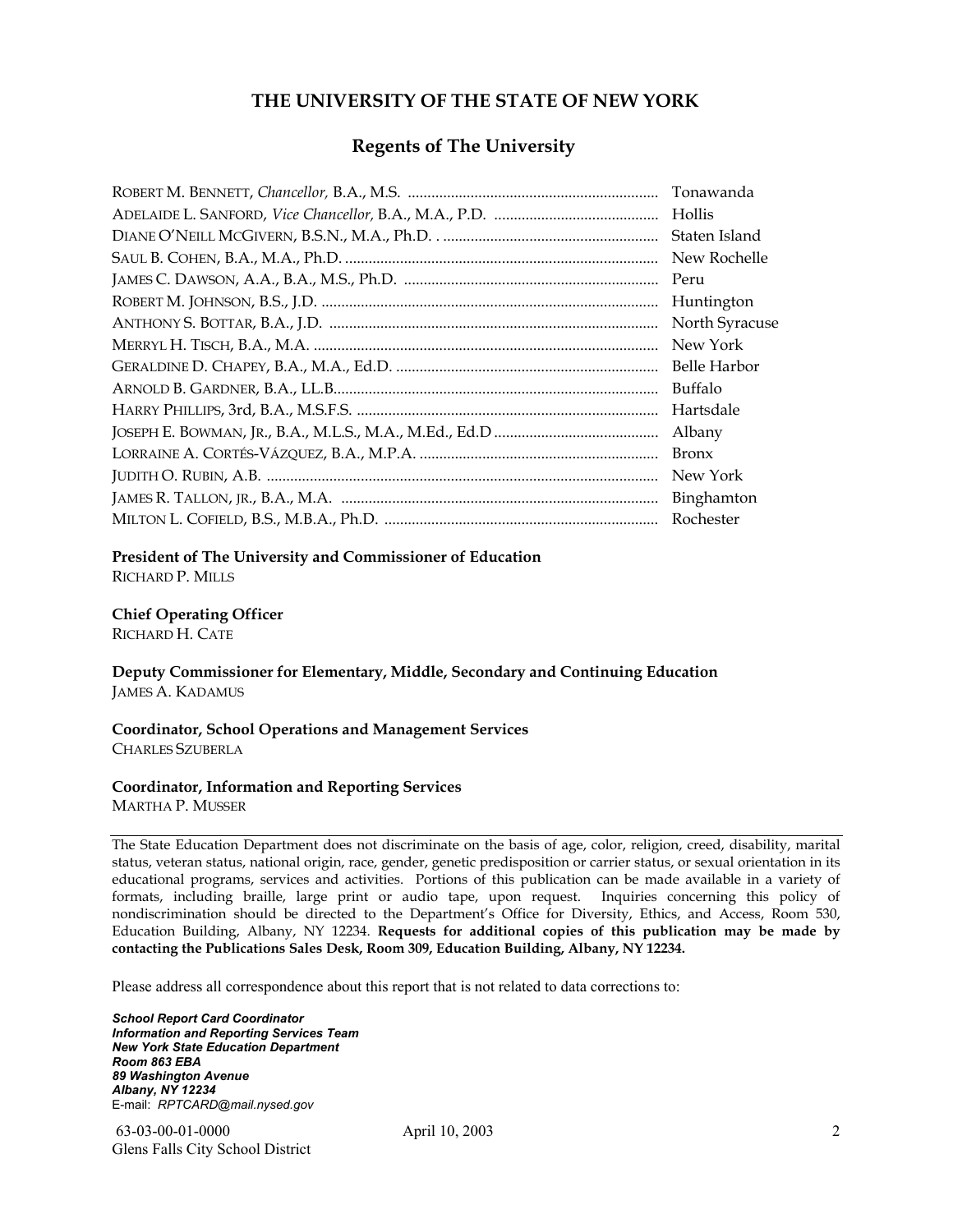The *New York State District Report Card* is an important part of the Board of Regents effort to raise learning standards for all students. It provides information to the public on student performance and other measures of district performance. Knowledge gained from the district report card on a district's strengths and weaknesses can be used to improve instruction and services to students.

The *New York State District Report Card* consists of three parts: the *Overview of District Performance in English Language Arts, Mathematics, and Science and Analysis of Student Subgroup Performance,* the *Comprehensive Information Report,* and the *District Accountability Report*. The *Overview and Analysis* presents performance data on measures required by the federal No Child Left Behind Act: English, mathematics, science, and graduation rate. Performance data on other State assessments can be found in the *Comprehensive Information Report*. The *District Accountability Report* provides information as to whether a district is making adequate progress toward enabling all students to achieve proficiency in English and mathematics.

State assessments are designed to help ensure that all students reach high learning standards. They show whether students are getting the foundation knowledge they need to succeed at the elementary, middle, and commencement levels and beyond. The State requires that students who are not making appropriate progress toward the standards receive academic intervention services.

In the *Overview*, performance on the elementary- and middle-level assessments in English language arts and mathematics and on the middle-level science test is reported in terms of mean scores and the percentage of students scoring at each of the four levels. These levels indicate performance on the standards from seriously deficient to advanced proficiency. Performance on the elementary-level science test is reported in terms of mean scores and the percentage of students making appropriate progress. Regents examination scores are reported in four score ranges. Scores of 65 to 100 are passing; scores of 55 to 64 earn credit toward a local diploma (with the approval of the local board of education). Though each elementary- and middle-level assessment is administered to students in a specific grade, secondary-level assessments are taken by students when they complete the coursework for the core curriculum. Therefore, the performance of students at the secondary level is measured for a student cohort rather than a group of students at a particular grade level. Students are grouped in cohorts according to the year in which they first entered grade 9.

The assessment data in the *Overview and Analysis* are for all tested students in the district, including general-education students and students with disabilities. In the *Overview*, each district's performance is compared with that of all public schools statewide. In the *Analysis*, performance is disaggregated by race/ethnicity, disability status, gender, LEP status, income level, and migrant status.

Explanations of terms referred to or symbols used in this part of the district report card may be found in the glossary on the last page. Further information on the district report card may be found in the guide, *Understanding Your School Report Card 2003*, available at your district or on the Information and Reporting Services Web site at www.emsc.nysed.gov/irts.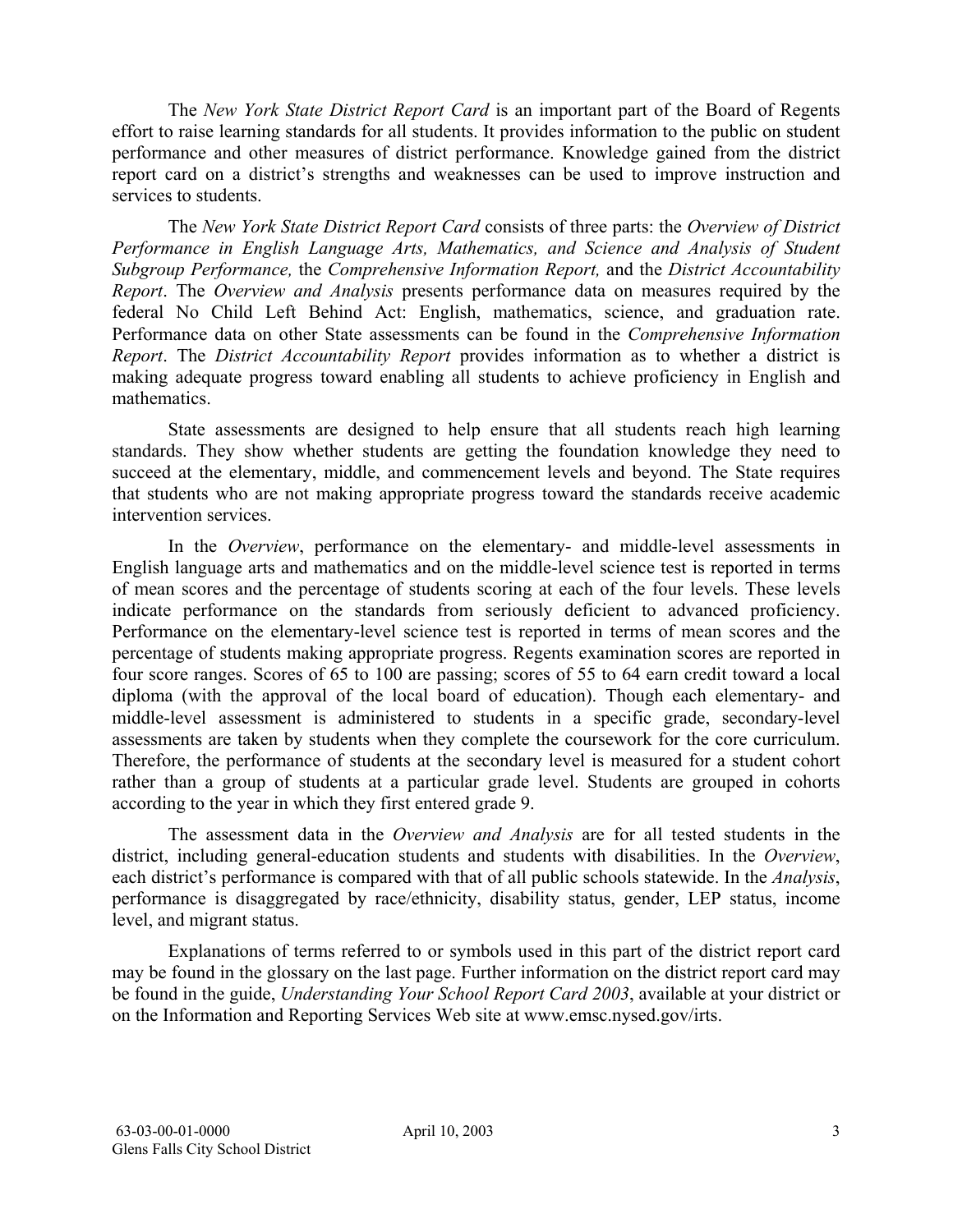# **Overview of District Performance in English Language Arts, Mathematics, and Science**

## **District Profile**

| Superintendent:             | Mr. Thomas F. Mcgowan     |                                                  | (518) 792-1212<br>Phone:     |
|-----------------------------|---------------------------|--------------------------------------------------|------------------------------|
| Organization<br>$2001 - 02$ |                           | School District Staff (both full- and part-time) |                              |
| Grade Range                 | <b>Student Enrollment</b> | Count of Teachers                                | Count of Other Professionals |
| NA.                         | 2,673                     | 209                                              | 39                           |

| 2000–01 School District Total Expenditure per Pupil    | \$9.430  |
|--------------------------------------------------------|----------|
| 2000-01 NYS Public Schools Total Expenditure per Pupil | \$11.871 |

|                             | 1999-2000 |         | 2000-2001 |         | 2001-2002 |         |
|-----------------------------|-----------|---------|-----------|---------|-----------|---------|
| <b>Student Demographics</b> | Count     | Percent | Count     | Percent | Count     | Percent |
| Limited English Proficient  |           | $0.2\%$ |           | $0.1\%$ |           | 0.1%    |
| Eligible for Free Lunch     | 552       | 19.9%   | 528       | 19.3%   | 482       | 18.0%   |

### **2001–02 Percentage of Core Classes Taught by Highly Qualified Teachers\***

| <b>Number of Core</b><br><b>Classes</b> | <b>Percent Taught</b><br>by Highly<br>Qualified |
|-----------------------------------------|-------------------------------------------------|
|                                         | <b>Teachers</b>                                 |
| 495                                     | 99%                                             |

\*For the 2001–02 school year only, teachers of core classes are considered to be highly qualified if they are certified to teach that subject.

### **2001–02 Percentage of Teachers with No Valid Teaching Certificate\***

| Number of<br><b>Teachers</b> | <b>Percent No</b><br><b>Valid Teaching</b><br><b>Certificate</b> |
|------------------------------|------------------------------------------------------------------|
| 211                          | 0%                                                               |

\*This count includes teachers with temporary licenses who do not have a valid permanent or provisional teaching certificate.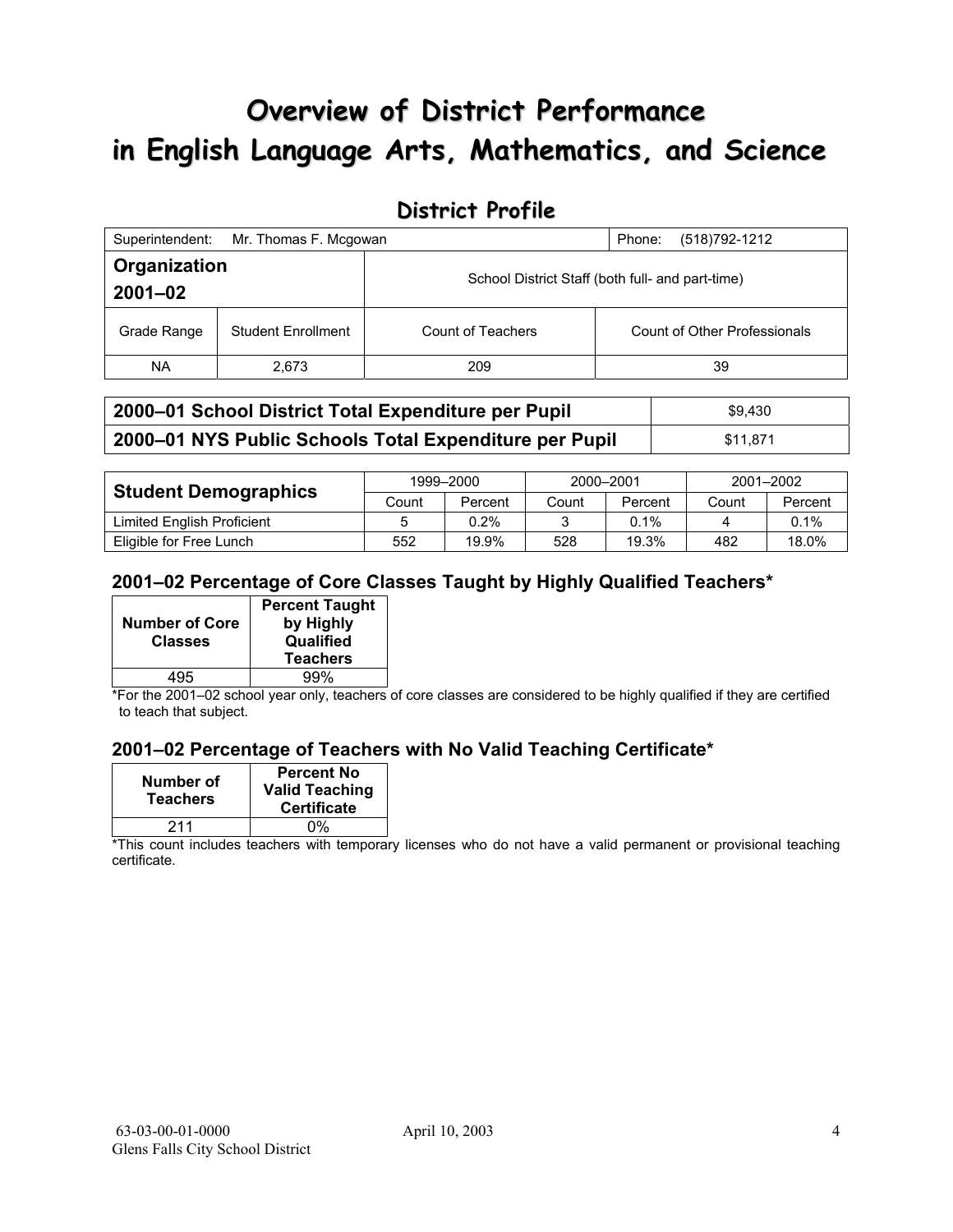English Language Arts



|                                               |                    | <b>Counts of Students Tested</b> |                    |                    |              |                   |
|-----------------------------------------------|--------------------|----------------------------------|--------------------|--------------------|--------------|-------------------|
| <b>Performance at</b><br><b>This District</b> | Level 1<br>455-602 | Level 2<br>603-644               | Level 3<br>645-691 | Level 4<br>692-800 | <b>Total</b> | <b>Mean Score</b> |
| <b>Jan-Feb 2000</b>                           |                    | 59                               | 119                | 48                 | 230          | 665               |
| Jan-Feb 2001                                  |                    | 37                               | 90                 | 48                 | 183          | 669               |
| Jan-Feb 2002                                  |                    | 50                               | 88                 | 50                 | 196          | 667               |

|         | Elementary-Level English Language Arts Levels - Listening, Reading, and Writing Standards                 |
|---------|-----------------------------------------------------------------------------------------------------------|
| Level 4 | These students exceed the standards and are moving toward high performance on the Regents examination.    |
| Level 3 | These students meet the standards and, with continued steady growth, should pass the Regents examination. |
| Level 2 | These students need extra help to meet the standards and pass the Regents examination.                    |
| Level 1 | These students have serious academic deficiencies.                                                        |

### **Performance of Limited English Proficient (LEP) Students**

| Grade 4 | <b>English Proficiency Below Effective Participation Level</b> | <b>Making Appropriate Progress</b> |
|---------|----------------------------------------------------------------|------------------------------------|
| 2002    |                                                                |                                    |

### **Performance of Elementary-Level Students with Severe Disabilities on the New York State Alternate Assessment (NYSAA) in English**

|             | Number<br><b>Tested</b> | <b>AA-Level 1</b> | AA-Level 2 | AA-Level 3 | AA-Level 4 |
|-------------|-------------------------|-------------------|------------|------------|------------|
| $2001 - 02$ |                         |                   |            |            |            |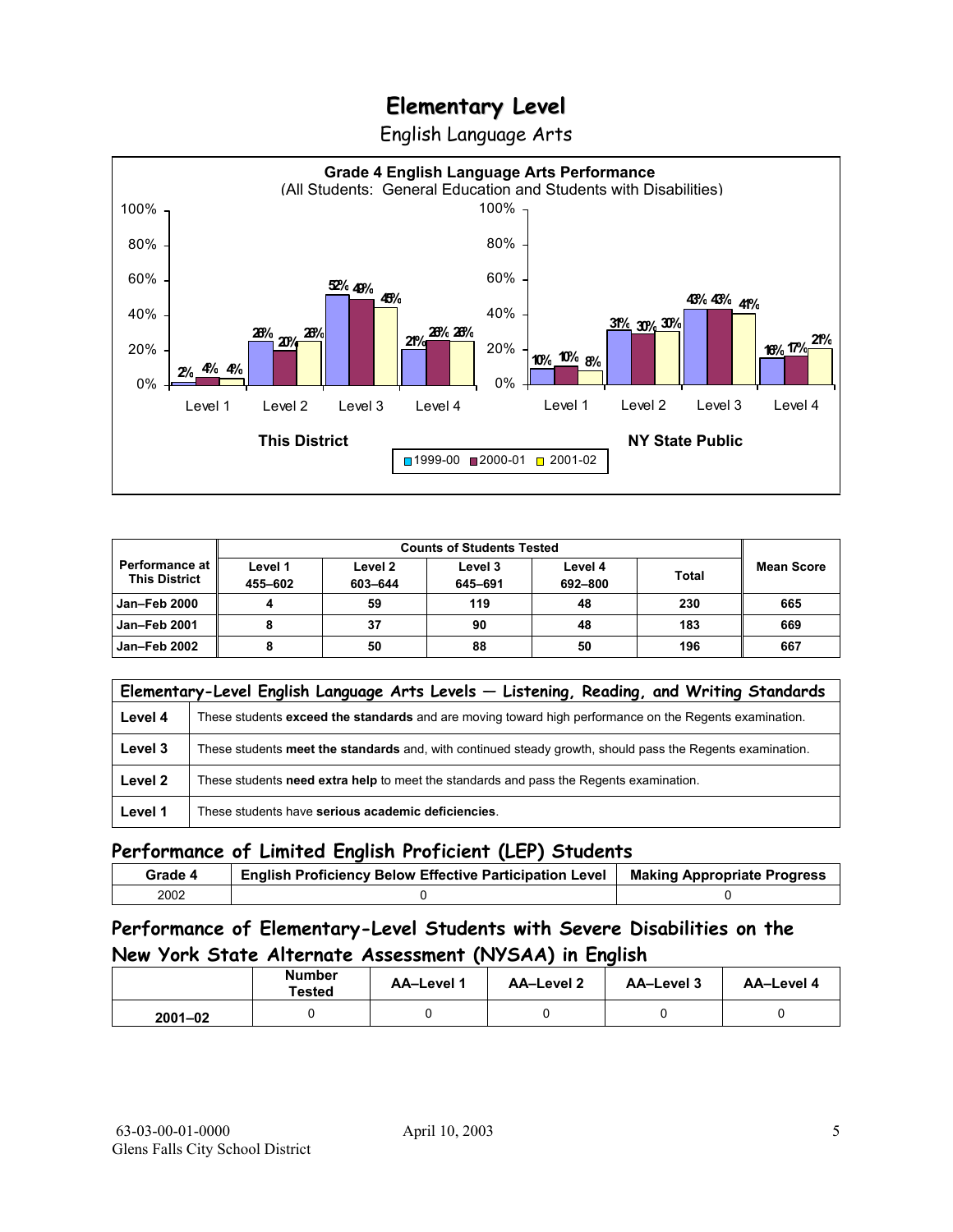### Mathematics



| <b>Counts of Students Tested</b>                |                    |                    |                    |                    |              |                   |
|-------------------------------------------------|--------------------|--------------------|--------------------|--------------------|--------------|-------------------|
| <b>Performance at I</b><br><b>This District</b> | Level 1<br>448-601 | Level 2<br>602-636 | Level 3<br>637-677 | Level 4<br>678-810 | <b>Total</b> | <b>Mean Score</b> |
| <b>May 2000</b>                                 |                    | 41                 | 134                | 50                 | 233          | 656               |
| May 2001                                        |                    | 22                 | 91                 | 67                 | 185          | 669               |
| May 2002                                        |                    | 54                 | 96                 | 43                 | 196          | 656               |

|         | Elementary-Level Mathematics Levels -<br>Knowledge, Reasoning, and Problem-Solving Standards              |  |  |  |
|---------|-----------------------------------------------------------------------------------------------------------|--|--|--|
| Level 4 | These students exceed the standards and are moving toward high performance on the Regents examination.    |  |  |  |
| Level 3 | These students meet the standards and, with continued steady growth, should pass the Regents examination. |  |  |  |
| Level 2 | These students need extra help to meet the standards and pass the Regents examination.                    |  |  |  |
| Level 1 | These students have serious academic deficiencies.                                                        |  |  |  |

**Performance of Elementary-Level Students with Severe Disabilities on the New York State Alternate Assessment (NYSAA) in Mathematics, Science, and Technology** 

|             | <b>Number</b><br><b>Tested</b> | AA-Level 1 | <b>AA-Level 2</b> | AA-Level 3 | AA-Level 4 |
|-------------|--------------------------------|------------|-------------------|------------|------------|
| $2001 - 02$ |                                |            |                   |            |            |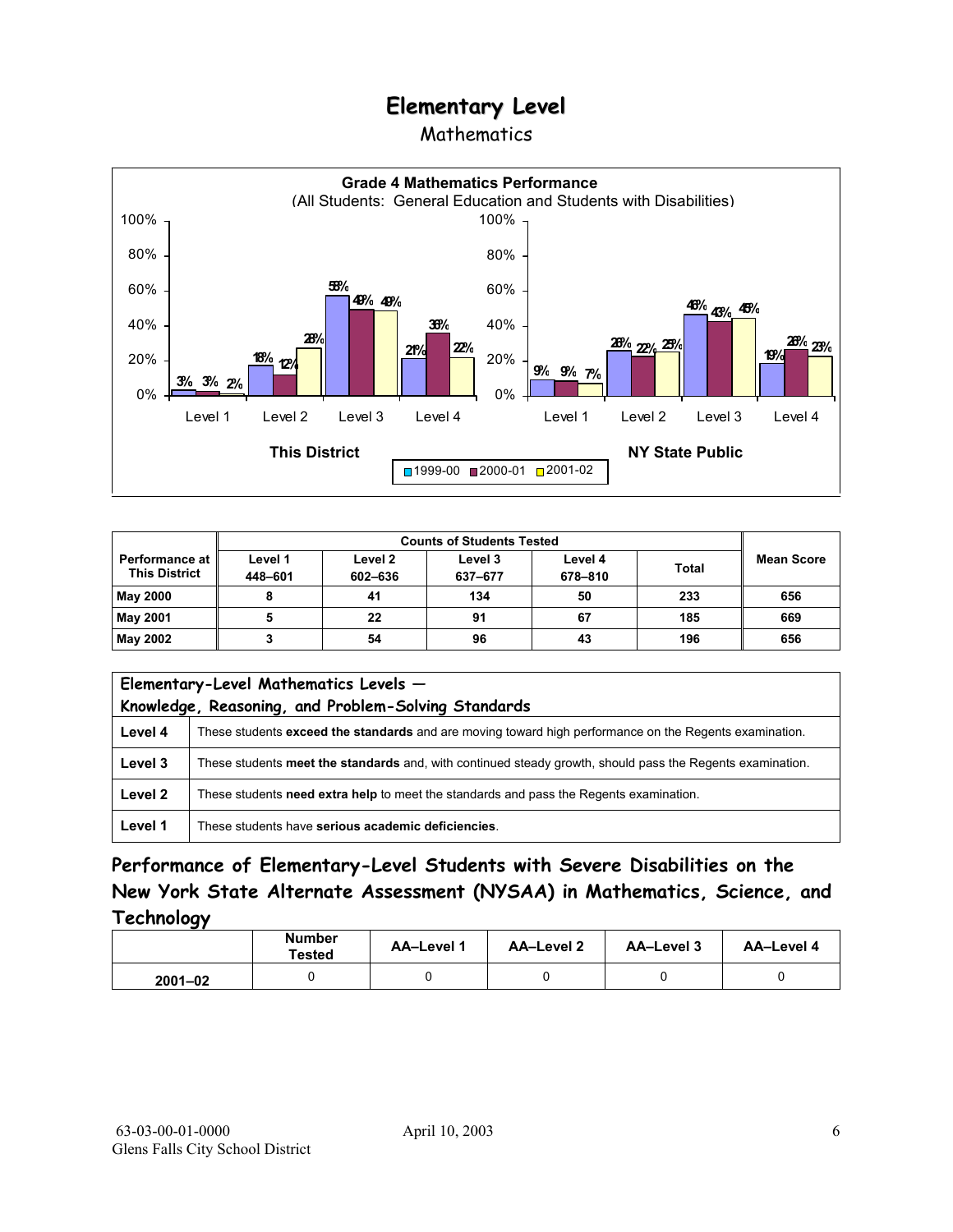Science Multiple-Choice



#### **All Students**

|                 |     | Number Tested   Number Above SDL   Mean Score |    |
|-----------------|-----|-----------------------------------------------|----|
| <b>May 2000</b> | 220 | 184                                           | 35 |
| <b>May 2001</b> | 176 | 158                                           | 37 |
| <b>May 2002</b> | 194 | 167                                           | 36 |

| Grade 4 Science - Knowledge, Reasoning, and Problem-Solving Standards |                                                                                                                                                                                                                                          |  |  |  |  |
|-----------------------------------------------------------------------|------------------------------------------------------------------------------------------------------------------------------------------------------------------------------------------------------------------------------------------|--|--|--|--|
| <b>Multiple-Choice</b><br><b>Test Component</b>                       | This component contains 45 multiple-choice questions based upon the New York State Elementary<br>Science Syllabus and referenced to the New York State Learning Standards for Mathematics, Science<br>and Technology (Elementary Level). |  |  |  |  |
| <b>State Designated</b>                                               | Students who correctly answer fewer than 30 of the 45 questions of the multiple-choice test component                                                                                                                                    |  |  |  |  |
| Level (SDL)                                                           | must receive academic intervention services in the following term of instruction.                                                                                                                                                        |  |  |  |  |
| <b>School Mean</b>                                                    | For the multiple-choice test component, the mean score is the average number of correct answers for                                                                                                                                      |  |  |  |  |
| <b>Scores</b>                                                         | students tested. If all tested students answered all questions correctly, this score would be 45.                                                                                                                                        |  |  |  |  |

## **Elementary Level**

Science Performance Test

The elementary-level science test is composed of two sections, the multiple-choice section (described above) and the performance test. The performance test is not used to determine the need for academic intervention services or for accountability purposes because not all students are administered the same three tasks.

| All Students                              |     |    |  |  |  |
|-------------------------------------------|-----|----|--|--|--|
| <b>Number Tested</b><br><b>Mean Score</b> |     |    |  |  |  |
| May 2000                                  | 212 | 37 |  |  |  |
| <b>May 2001</b>                           | 171 | 38 |  |  |  |
| May 2002<br>36<br>188                     |     |    |  |  |  |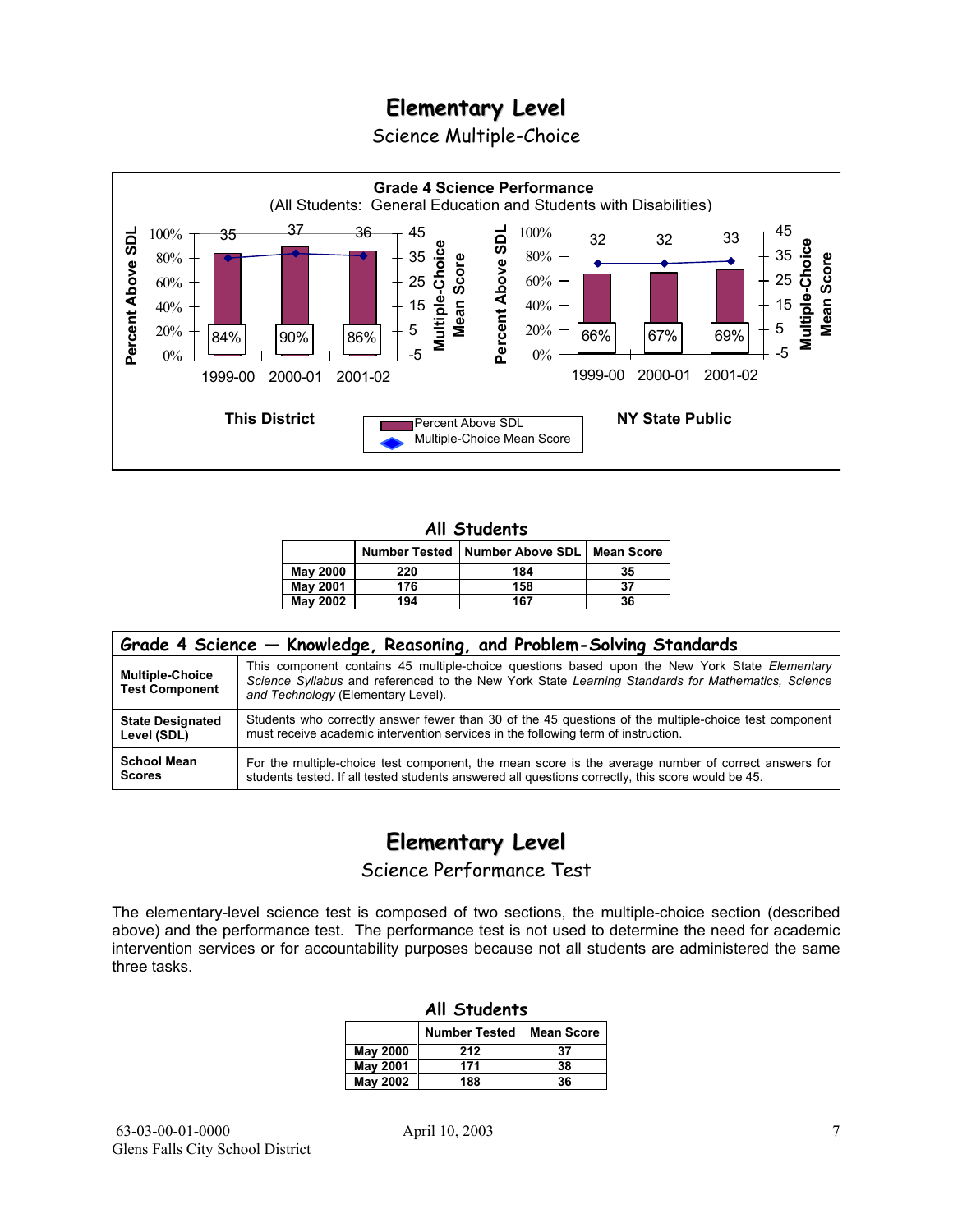



|                                        | <b>Counts of Students Tested</b> |                    |                    |                    |              |                   |  |
|----------------------------------------|----------------------------------|--------------------|--------------------|--------------------|--------------|-------------------|--|
| Performance at<br><b>This District</b> | Level 1<br>527-661               | Level 2<br>662-700 | Level 3<br>701-738 | Level 4<br>739-830 | <b>Total</b> | <b>Mean Score</b> |  |
| <b>May 2000</b>                        | 17                               | 87                 | 102                | 22                 | 228          | 704               |  |
| <b>May 2001</b>                        | 28                               | 93                 | 87                 | 35                 | 243          | 703               |  |
|                                        | Level 1<br>527-659               | Level 2<br>660-698 | Level 3<br>699-737 | Level 4<br>738-830 | <b>Total</b> |                   |  |
| <b>March 2002</b>                      | 16                               | 92                 | 91                 | 38                 | 237          | 704               |  |

|         | Middle-Level English Language Arts Levels - Listening, Reading, and Writing Standards                     |  |  |  |  |
|---------|-----------------------------------------------------------------------------------------------------------|--|--|--|--|
| Level 4 | These students exceed the standards and are moving toward high performance on the Regents examination.    |  |  |  |  |
| Level 3 | These students meet the standards and, with continued steady growth, should pass the Regents examination. |  |  |  |  |
| Level 2 | These students <b>need extra help</b> to meet the standards and pass the Regents examination.             |  |  |  |  |
| Level 1 | These students have serious academic deficiencies.                                                        |  |  |  |  |

### **Performance of Limited English Proficient (LEP) Students**

| Grade 8 | <b>English Proficiency Below Effective Participation Level</b> | <b>Making Appropriate Progress</b> |
|---------|----------------------------------------------------------------|------------------------------------|
| 2002    |                                                                |                                    |

### **Performance of Middle-Level Students with Severe Disabilities on the New York State Alternate Assessment (NYSAA) in English**

|             | <b>Number</b><br><b>Tested</b> | <b>AA-Level 1</b> | AA-Level 2 | AA-Level 3 | AA-Level 4 |
|-------------|--------------------------------|-------------------|------------|------------|------------|
| $2001 - 02$ |                                | 11                | 11         | π          | π          |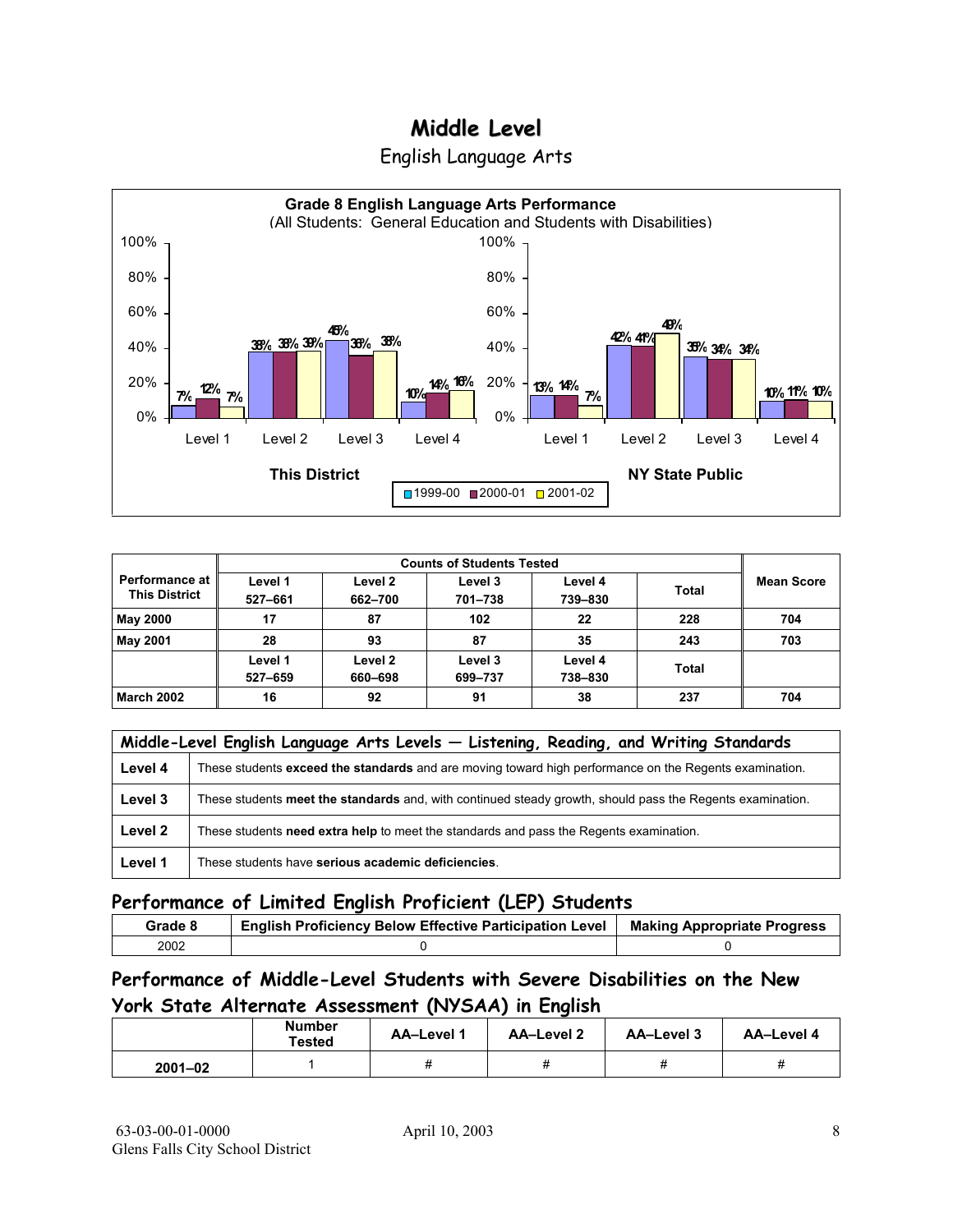**Mathematics** 



| <b>Performance at</b><br><b>This District</b> | Level 1<br>517-680 | Level 2<br>681-715 | Level 3<br>716-759 | Level 4<br>760-882 | <b>Total</b> | <b>Mean Score</b> |
|-----------------------------------------------|--------------------|--------------------|--------------------|--------------------|--------------|-------------------|
| <b>May 2000</b>                               | 25                 | 76                 | 107                | 19                 | 227          | 719               |
| <b>May 2001</b>                               | 45                 | 65                 | 104                | 29                 | 243          | 714               |
| <b>May 2002</b>                               | 31                 | 76                 | 90                 | 51                 | 248          | 724               |

|         | Middle-Level Mathematics Levels - Knowledge, Reasoning, and Problem-Solving Standards                     |  |  |  |  |
|---------|-----------------------------------------------------------------------------------------------------------|--|--|--|--|
| Level 4 | These students exceed the standards and are moving toward high performance on the Regents examination.    |  |  |  |  |
| Level 3 | These students meet the standards and, with continued steady growth, should pass the Regents examination. |  |  |  |  |
| Level 2 | These students need extra help to meet the standards and pass the Regents examination.                    |  |  |  |  |
| Level 1 | These students have serious academic deficiencies.                                                        |  |  |  |  |

### **Performance of Middle-Level Students with Severe Disabilities on the New York State Alternate Assessment (NYSAA) in Mathematics, Science, and Technology**

|             | Number<br>Tested | <b>AA-Level 1</b> | AA-Level 2 | AA-Level 3 | AA-Level 4 |
|-------------|------------------|-------------------|------------|------------|------------|
| $2001 - 02$ |                  | 11                |            |            |            |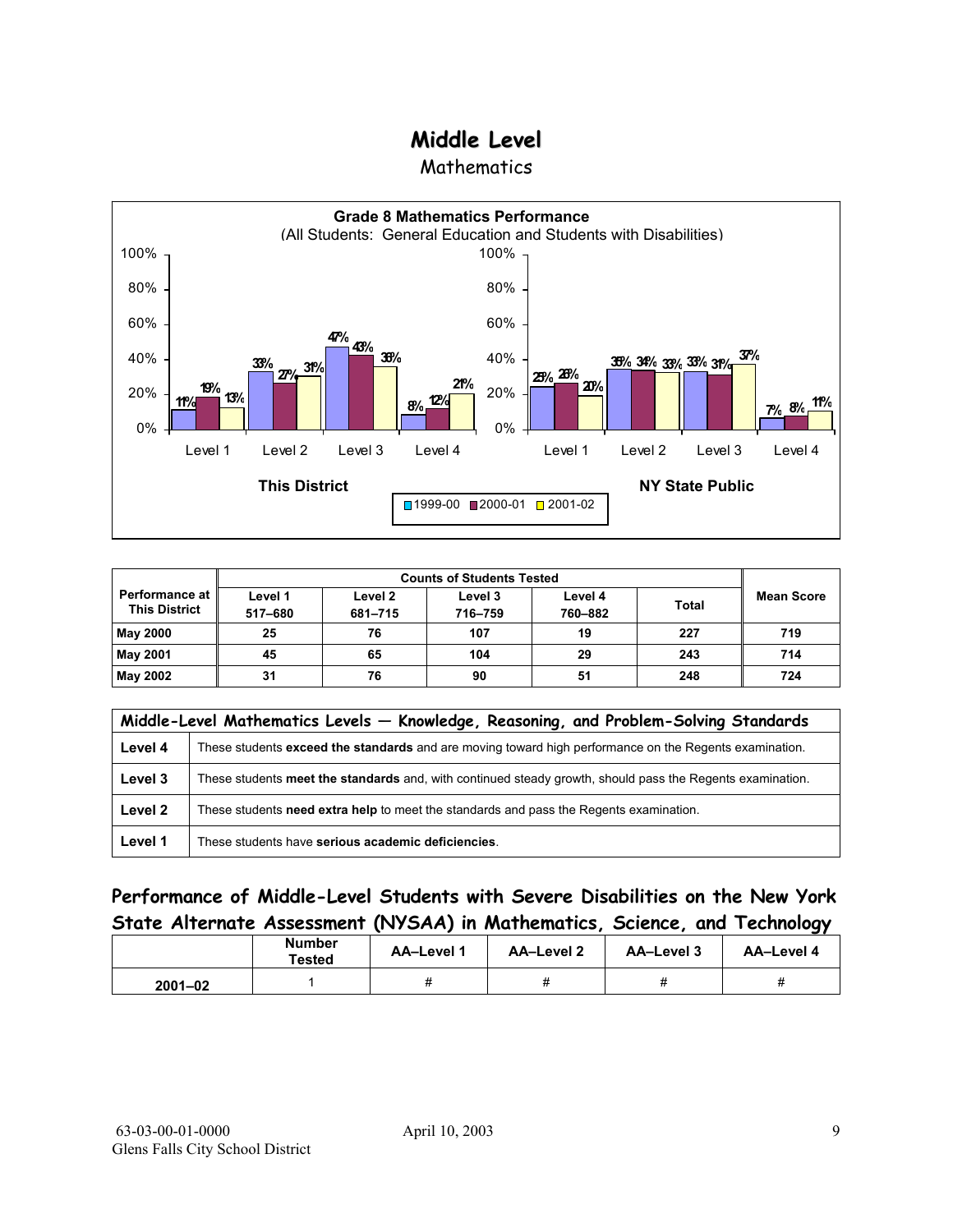#### Science



| <b>Performance at This District</b> |                        | <b>Counts of Students Tested</b> |         |         |         |              | <b>Mean Score</b> |
|-------------------------------------|------------------------|----------------------------------|---------|---------|---------|--------------|-------------------|
|                                     |                        | ∟evel 1                          | ∟evel 2 | Level 3 | Level 4 | <b>Total</b> |                   |
| Middle-Level Science                |                        |                                  | 15      | 86      | 126     | 231          | 82                |
| <b>June 2002</b>                    | <b>Regents Science</b> |                                  |         |         |         |              |                   |

|                    | Middle-Level Science Levels - Knowledge, Reasoning, and Problem-Solving Standards*                                                                                                             |
|--------------------|------------------------------------------------------------------------------------------------------------------------------------------------------------------------------------------------|
| Level 4            | These students exceed the standards on the middle-level science test and are moving toward high performance<br>on the Regents examinations or score 85-100 on a Regents science examination.   |
| Level 3            | These students meet the standards on the middle-level science test and, with continued steady growth, should<br>pass the Regents examinations or score 65–84 on a Regents science examination. |
| Level <sub>2</sub> | These students need extra help to meet the standards for middle-level science and to pass the Regents<br>examinations or score 55–64 on a Regents science examination.                         |
| Level 1            | These students have serious academic deficiencies as evidenced in the middle-level science test or score 0–54<br>on a Regents science examination.                                             |

\*Students may demonstrate proficiency in middle-level science by scoring at level 3 or above on the middle-level science test or by scoring 65 or above on a Regents examination in science.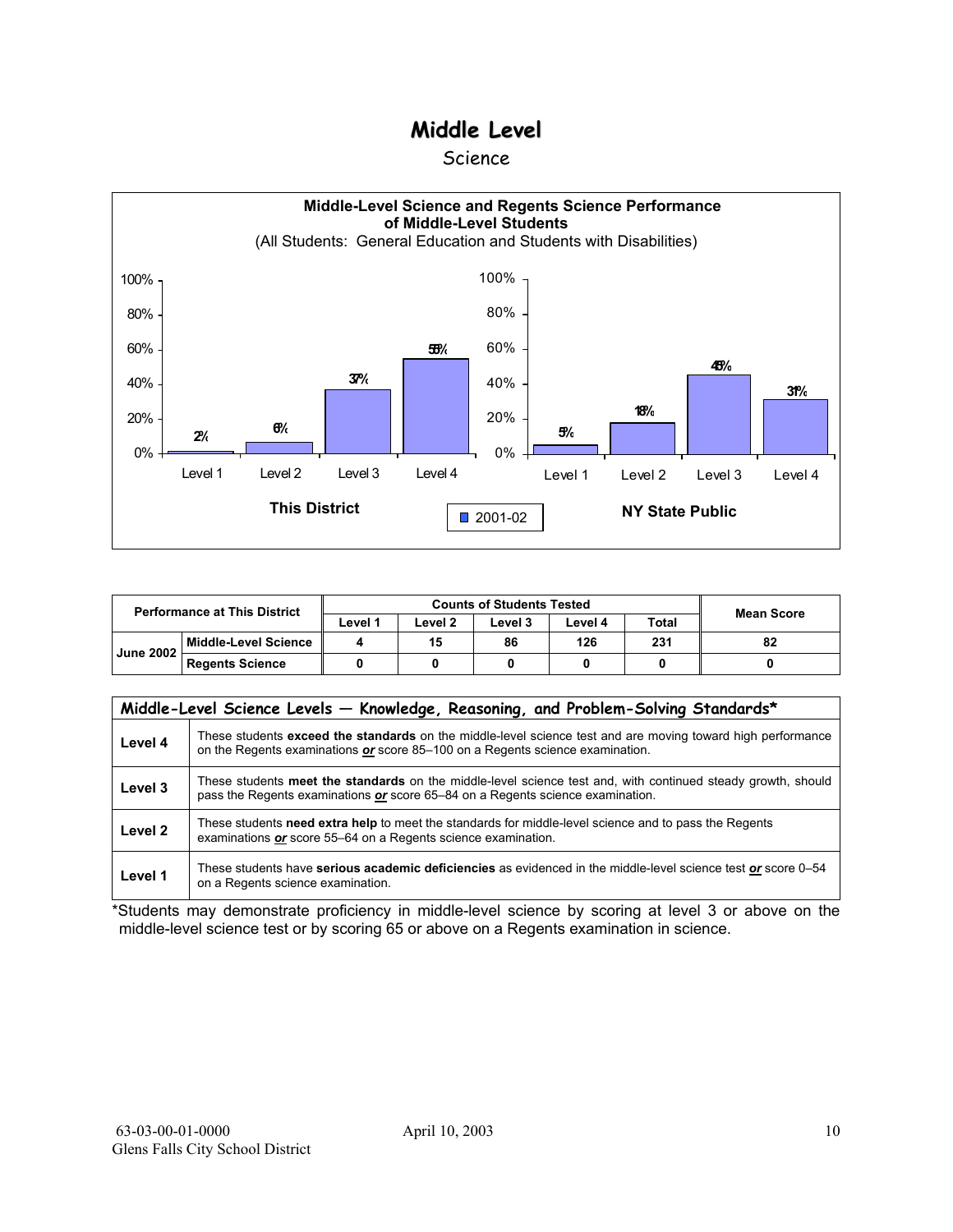## **High School English Achievement after Four Years of Instruction**

 The graph and table below present performance of the 1997 and 1998 cohort members on the Regents English examination four years after entering grade 9. A score of 65 or above on this examination is considered passing. Only the highest score of each student is counted, regardless of how many times the student took the examination. In the graph, students passing approved alternatives to this examination are counted as scoring in the 65 to 84 range. In the table, the numbers of students who met the graduation requirement by passing an approved alternative or the Regents competency tests (RCTs) in reading and writing are listed separately. (RCT results are not included in the graph.) Students who score 55 to 64 on the Regents examination in comprehensive English may be given credit towards a local high school diploma if allowed by the district board of education.



|                       | English Graduation Requirement Achievement after Four Years of High School* |                          |                                                     |                                                     |                                                      |                                          |                      |  |  |  |  |  |  |
|-----------------------|-----------------------------------------------------------------------------|--------------------------|-----------------------------------------------------|-----------------------------------------------------|------------------------------------------------------|------------------------------------------|----------------------|--|--|--|--|--|--|
|                       | <b>Student Category</b>                                                     | Cohort<br><b>Members</b> | <b>Highest Score</b><br><b>Between</b><br>55 and 64 | <b>Highest Score</b><br><b>Between</b><br>65 and 84 | <b>Highest Score</b><br><b>Between</b><br>85 and 100 | Approved<br><b>Alternative</b><br>Credit | Passed<br><b>RCT</b> |  |  |  |  |  |  |
|                       | <b>General Education</b>                                                    | 143                      |                                                     | 117                                                 | 12                                                   |                                          |                      |  |  |  |  |  |  |
| 1997<br><b>Cohort</b> | Students w/ Disabilities                                                    | 11                       |                                                     |                                                     |                                                      |                                          |                      |  |  |  |  |  |  |
|                       | <b>All Students</b>                                                         | 154                      | 12                                                  | 124                                                 | 12                                                   |                                          |                      |  |  |  |  |  |  |
|                       | <b>General Education</b>                                                    | 139                      |                                                     | 86                                                  | 48                                                   |                                          |                      |  |  |  |  |  |  |
| 1998<br><b>Cohort</b> | Students w/ Disabilities                                                    | 14                       |                                                     | ิค                                                  |                                                      |                                          |                      |  |  |  |  |  |  |
|                       | <b>All Students</b>                                                         | 153                      |                                                     | 92                                                  | 48                                                   |                                          |                      |  |  |  |  |  |  |

\*Assessments used to determine counts in this table include the Regents examination in comprehensive English, the component retest in English, the Regents competency tests in reading and writing, and approved alternatives.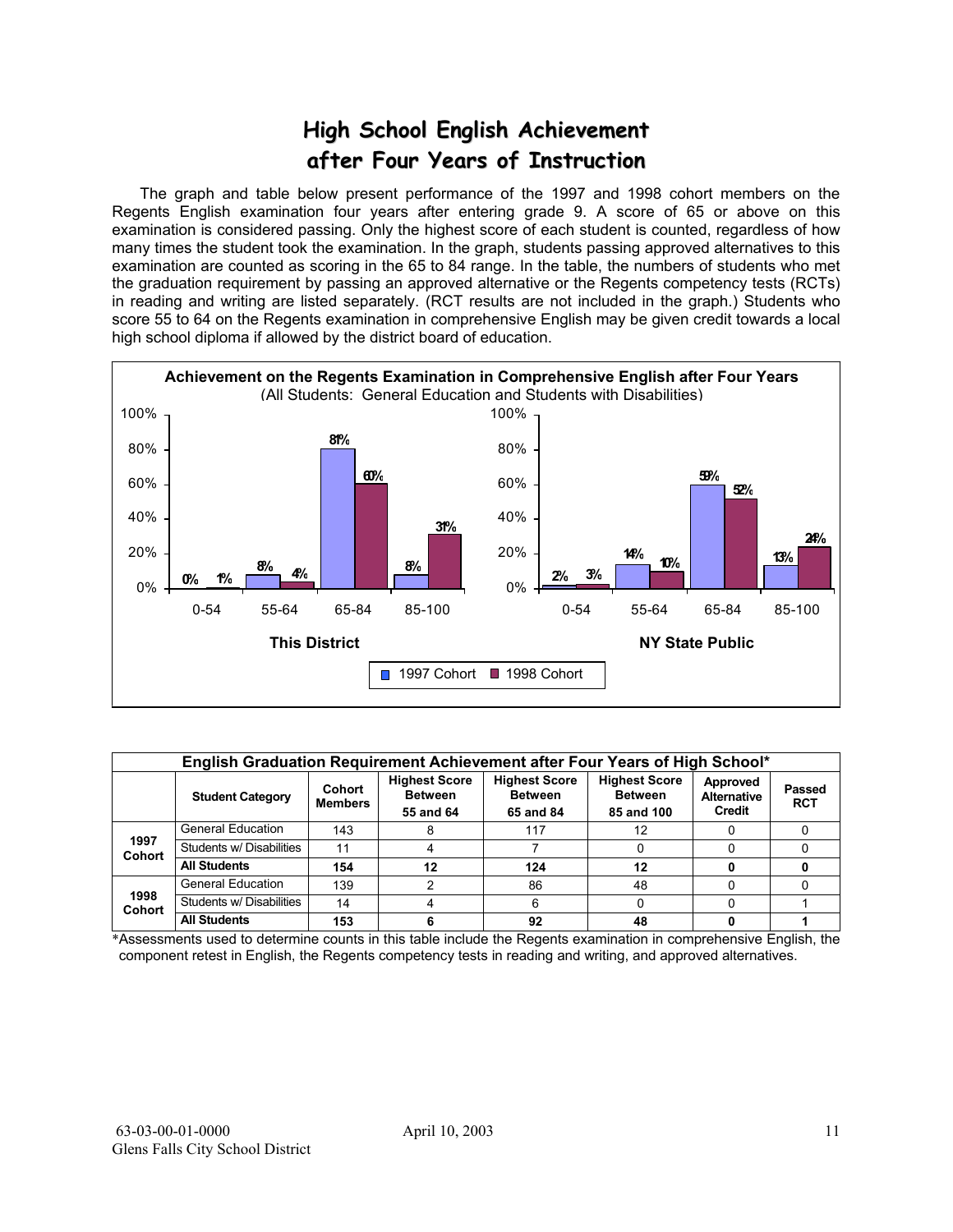## **High School Mathematics Achievement after Four Years of Instruction**

 The graph and table below present performance of the 1997 and 1998 cohort members, four years after entering grade 9, in meeting the graduation assessment requirement in mathematics. A score of 65 or above on a Regents examination in mathematics is considered passing. Only the highest score of each student is counted, regardless of how many times the student took the examination. In the graph, students passing approved alternatives to these examinations are counted as scoring in the 65 to 84 range. In the table, the numbers of students who met the graduation requirement by passing an approved alternative or the Regents competency test (RCT) in mathematics are listed separately. (RCT results are not included in the graph.) Students who score 55 to 64 on a Regents examination in mathematics may be given credit towards a local high school diploma if allowed by the district board of education.



|                       | Mathematics Graduation Requirement Achievement after Four Years of High School* |                                                                                 |    |                                                     |                                                      |                                          |                      |  |  |  |  |  |  |
|-----------------------|---------------------------------------------------------------------------------|---------------------------------------------------------------------------------|----|-----------------------------------------------------|------------------------------------------------------|------------------------------------------|----------------------|--|--|--|--|--|--|
|                       | <b>Student Category</b>                                                         | <b>Highest Score</b><br>Cohort<br><b>Between</b><br><b>Members</b><br>55 and 64 |    | <b>Highest Score</b><br><b>Between</b><br>65 and 84 | <b>Highest Score</b><br><b>Between</b><br>85 and 100 | Approved<br><b>Alternative</b><br>Credit | Passed<br><b>RCT</b> |  |  |  |  |  |  |
|                       | <b>General Education</b>                                                        | 143                                                                             | 21 | 52                                                  | 65                                                   |                                          |                      |  |  |  |  |  |  |
| 1997<br><b>Cohort</b> | Students w/ Disabilities                                                        | 11                                                                              | 0  |                                                     |                                                      |                                          |                      |  |  |  |  |  |  |
|                       | <b>All Students</b>                                                             | 154                                                                             | 21 | 54                                                  | 66                                                   |                                          |                      |  |  |  |  |  |  |
|                       | <b>General Education</b>                                                        | 139                                                                             | 11 | 57                                                  | 63                                                   |                                          |                      |  |  |  |  |  |  |
| 1998<br><b>Cohort</b> | Students w/ Disabilities                                                        | 14                                                                              | 3  |                                                     |                                                      |                                          |                      |  |  |  |  |  |  |
|                       | <b>All Students</b>                                                             | 153                                                                             | 14 | 58                                                  | 64                                                   |                                          |                      |  |  |  |  |  |  |

\*Assessments used to determine counts in this table include Regents mathematics examinations, the component retest in mathematics, the Regents competency test in mathematics, and approved alternatives.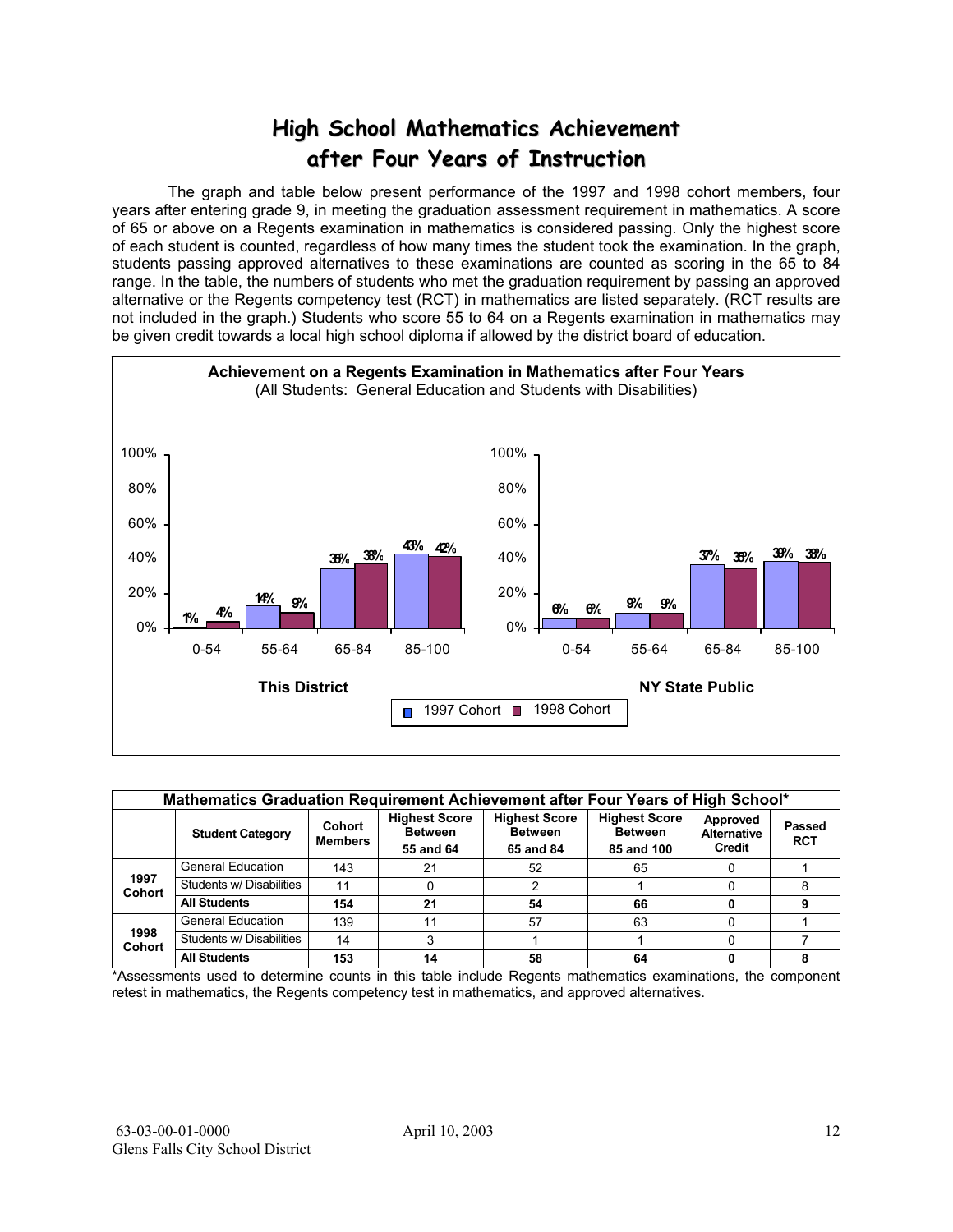## **Graduation Rates for the 1998 Cohort**

 Students were counted as graduates if they earned a local diploma with or without a Regents endorsement no later than June 2002. Additional students may have earned diplomas in August 2002. For the purpose of calculating graduation rate, students who transferred to GED programs were included in the count of students in the cohort. These students were not counted as cohort members for other purposes. Therefore, the count in the table below may be higher than the count of cohort members shown on previous pages.



|                            | <b>Graduation Rates for the 1998 Cohort</b> |                            |  |  |  |  |  |  |  |  |  |
|----------------------------|---------------------------------------------|----------------------------|--|--|--|--|--|--|--|--|--|
| <b>Student Category</b>    | <b>Graduation Rate Cohort</b>               | <b>Number of Graduates</b> |  |  |  |  |  |  |  |  |  |
| General-education students | 139                                         | 130                        |  |  |  |  |  |  |  |  |  |
| Students with disabilities | 15                                          | 12                         |  |  |  |  |  |  |  |  |  |
| Total                      | 154                                         | 142                        |  |  |  |  |  |  |  |  |  |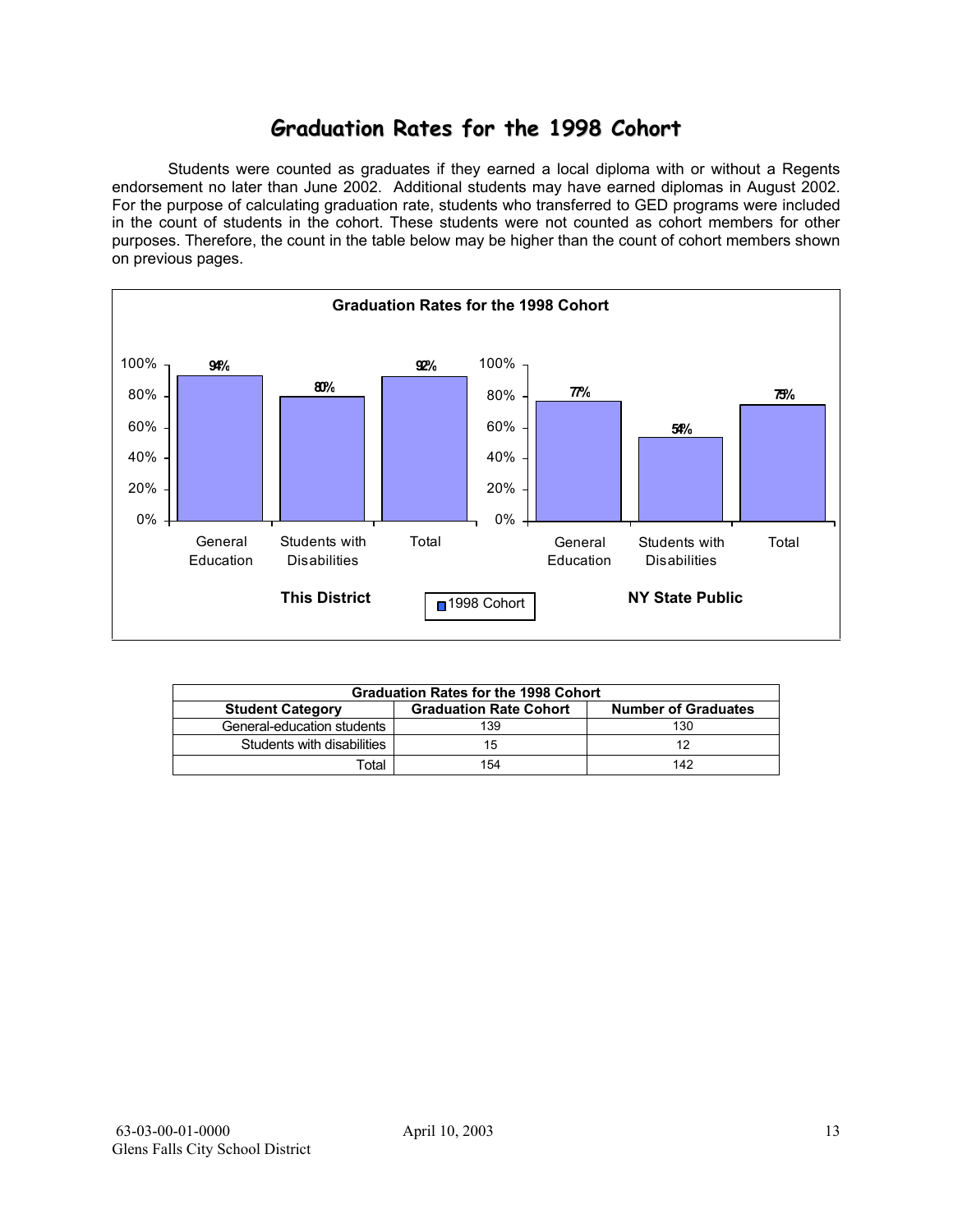# **Analysis of Student Subgroup Performance**

Historically, on State assessments the average performance of Black, Hispanic, and Native American students has been lower than that of White and Asian students. Similarly, students from lowincome families have not performed as well as those from higher income families. A high priority of the Board of Regents is to eliminate these gaps in student performance. In addition, Title I of the federal Elementary and Secondary Education Act includes explicit requirements "to ensure that students served by Title I are given the same opportunity to achieve to high standards and are held to the same high expectations as all students in each State."

This section of the district report card provides performance data by racial/ethnic group, disability status, gender, English proficiency status, income level, and migrant status. The purpose of the student subgroup analyses is to determine if students who perform below the standards in any district tend to fall into particular groups, such as minority students, limited English proficient students, or economically disadvantaged students. If these analyses provide evidence that students in one of the groups achieve at a lower level than other students, the district and community should examine the reasons for this lower performance and make necessary changes in curriculum, instruction, and student support services to remedy these performance gaps.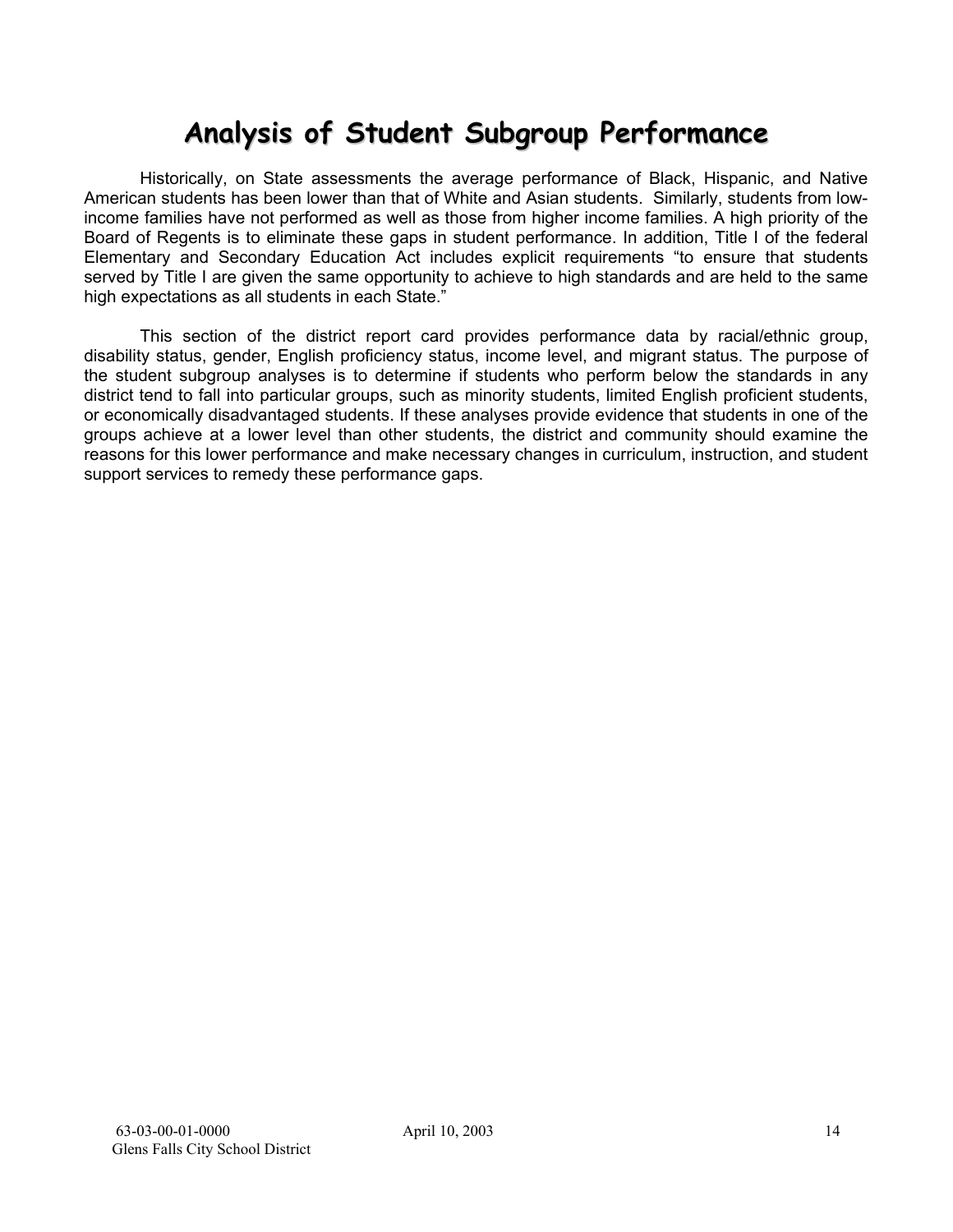English Language Arts

|                                              |                |         | 2000-01                                                           |     | $2001 - 02$    |                                                                   |         |     |  |
|----------------------------------------------|----------------|---------|-------------------------------------------------------------------|-----|----------------|-------------------------------------------------------------------|---------|-----|--|
| <b>Student Subgroup</b>                      | <b>Tested</b>  |         | <b>Percentages of Tested</b><br><b>Students Scoring at Levels</b> |     | <b>Tested</b>  | <b>Percentages of Tested</b><br><b>Students Scoring at Levels</b> |         |     |  |
|                                              |                | $2 - 4$ | $3 - 4$                                                           | 4   |                | $2 - 4$                                                           | $3 - 4$ | 4   |  |
| <b>Results by Race/Ethnicity</b>             |                |         |                                                                   |     |                |                                                                   |         |     |  |
| American Indian/Alaskan Native               | $\mathbf 0$    | 0%      | 0%                                                                | 0%  | 0              | 0%                                                                | 0%      | 0%  |  |
| <b>Black</b>                                 | 9              | s       | $\mathbf s$                                                       | s   | 10             | 100%                                                              | 60%     | 20% |  |
| Hispanic                                     | $\overline{2}$ | s       | s                                                                 | s   | 4              | s                                                                 | s       | s   |  |
| Asian or Pacific Islander                    | $\mathbf{1}$   | s       | $\mathbf s$                                                       | s   | $\overline{c}$ | s                                                                 | s       | s   |  |
| White                                        | 171            | 97%     | 77%                                                               | 27% | 180            | 97%                                                               | 72%     | 26% |  |
| Total                                        | 183            | 96%     | 75%                                                               | 26% | 196            | 96%                                                               | 70%     | 26% |  |
| Small Group Totals (s)                       | 12             | 75%     | 50%                                                               | 8%  | 6              | 67%                                                               | 33%     | 17% |  |
| <b>Results by Disability Status</b>          |                |         |                                                                   |     |                |                                                                   |         |     |  |
| General-education students                   | 169            | 99%     | 82%                                                               | 28% | 172            | 99%                                                               | 77%     | 29% |  |
| Students with disabilities                   | 14             | 50%     | 0%                                                                | 0%  | 24             | 75%                                                               | 21%     | 0%  |  |
| Total                                        | 183            | 96%     | 75%                                                               | 26% | 196            | 96%                                                               | 70%     | 26% |  |
| <b>Results by Gender</b>                     |                |         |                                                                   |     |                |                                                                   |         |     |  |
| Female                                       | 95             | 96%     | 79%                                                               | 29% | 89             | 97%                                                               | 73%     | 30% |  |
| Male                                         | 88             | 95%     | 72%                                                               | 23% | 107            | 95%                                                               | 68%     | 21% |  |
| Total                                        | 183            | 96%     | 75%                                                               | 26% | 196            | 96%                                                               | 70%     | 26% |  |
| <b>Results by English Proficiency Status</b> |                |         |                                                                   |     |                |                                                                   |         |     |  |
| English proficient                           | 183            | 96%     | 75%                                                               | 26% | 196            | 96%                                                               | 70%     | 26% |  |
| Limited English proficient                   | 0              | 0%      | 0%                                                                | 0%  | 0              | 0%                                                                | 0%      | 0%  |  |
| Total                                        | 183            | 96%     | 75%                                                               | 26% | 196            | 96%                                                               | 70%     | 26% |  |
| <b>Results by Income Level</b>               |                |         |                                                                   |     |                |                                                                   |         |     |  |
| Economically disadvantaged                   | 61             | 90%     | 57%                                                               | 13% | 55             | 91%                                                               | 56%     | 9%  |  |
| Not disadvantaged                            | 122            | 98%     | 84%                                                               | 33% | 141            | 98%                                                               | 76%     | 32% |  |
| Total                                        | 183            | 96%     | 75%                                                               | 26% | 196            | 96%                                                               | 70%     | 26% |  |
| <b>Results by Migrant Status</b>             |                |         |                                                                   |     |                |                                                                   |         |     |  |
| Migrant family                               | $\mathbf 0$    | 0%      | 0%                                                                | 0%  | $\Omega$       | 0%                                                                | 0%      | 0%  |  |
| Not migrant family                           | 183            | 96%     | 75%                                                               | 26% | 196            | 96%                                                               | 70%     | 26% |  |
| Total                                        | 183            | 96%     | 75%                                                               | 26% | 196            | 96%                                                               | 70%     | 26% |  |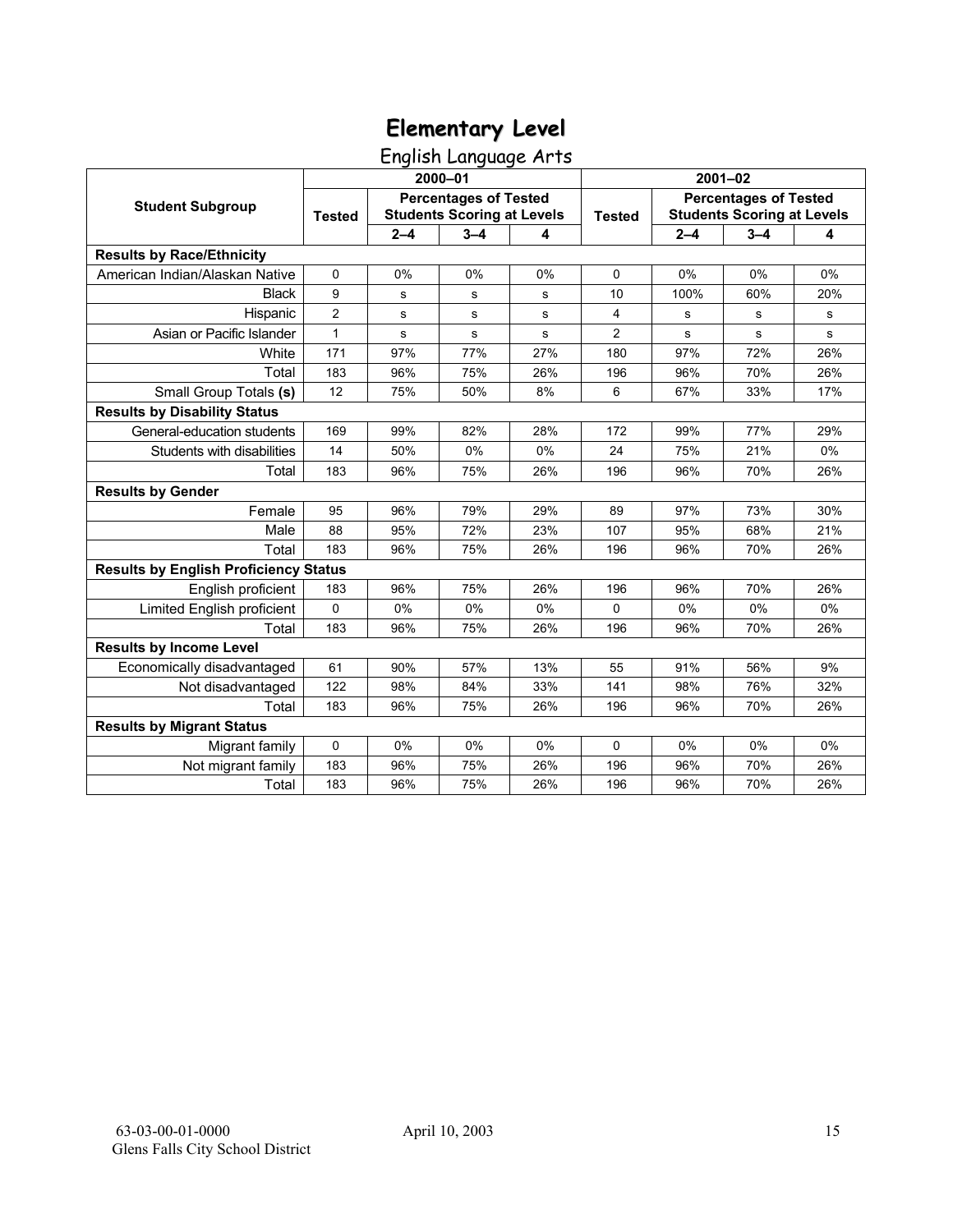### Mathematics

|                                              |                |           | 2000-01                                                           |       | 2001-02        |                                                                   |         |     |  |
|----------------------------------------------|----------------|-----------|-------------------------------------------------------------------|-------|----------------|-------------------------------------------------------------------|---------|-----|--|
| <b>Student Subgroup</b>                      | <b>Tested</b>  |           | <b>Percentages of Tested</b><br><b>Students Scoring at Levels</b> |       | <b>Tested</b>  | <b>Percentages of Tested</b><br><b>Students Scoring at Levels</b> |         |     |  |
|                                              |                | $2 - 4$   | $3 - 4$                                                           | 4     |                | $2 - 4$                                                           | $3 - 4$ | 4   |  |
| <b>Results by Race/Ethnicity</b>             |                |           |                                                                   |       |                |                                                                   |         |     |  |
| American Indian/Alaskan Native               | $\mathbf 0$    | 0%        | 0%                                                                | 0%    | $\Omega$       | 0%                                                                | 0%      | 0%  |  |
| <b>Black</b>                                 | 9              | s         | s                                                                 | s     | 10             | 100%                                                              | 70%     | 20% |  |
| Hispanic                                     | $\overline{2}$ | s         | s                                                                 | s     | 4              | s                                                                 | s       | s   |  |
| Asian or Pacific Islander                    | $\mathbf{1}$   | ${\bf s}$ | s                                                                 | s     | $\overline{c}$ | s                                                                 | s       | s   |  |
| White                                        | 173            | 98%       | 86%                                                               | 36%   | 180            | 99%                                                               | 72%     | 22% |  |
| Total                                        | 185            | 97%       | 85%                                                               | 36%   | 196            | 98%                                                               | 71%     | 22% |  |
| Small Group Totals (s)                       | 12             | 92%       | 83%                                                               | 42%   | 6              | 83%                                                               | 50%     | 17% |  |
| <b>Results by Disability Status</b>          |                |           |                                                                   |       |                |                                                                   |         |     |  |
| General-education students                   | 171            | 100%      | 89%                                                               | 39%   | 172            | 100%                                                              | 76%     | 24% |  |
| Students with disabilities                   | 14             | 64%       | 36%                                                               | 0%    | 24             | 88%                                                               | 33%     | 4%  |  |
| Total                                        | 185            | 97%       | 85%                                                               | 36%   | 196            | 98%                                                               | 71%     | 22% |  |
| <b>Results by Gender</b>                     |                |           |                                                                   |       |                |                                                                   |         |     |  |
| Female                                       | 95             | 97%       | 85%                                                               | 36%   | 93             | 100%                                                              | 68%     | 23% |  |
| Male                                         | 90             | 98%       | 86%                                                               | 37%   | 103            | 97%                                                               | 74%     | 21% |  |
| Total                                        | 185            | 97%       | 85%                                                               | 36%   | 196            | 98%                                                               | 71%     | 22% |  |
| <b>Results by English Proficiency Status</b> |                |           |                                                                   |       |                |                                                                   |         |     |  |
| English proficient                           | 185            | 97%       | 85%                                                               | 36%   | 196            | 98%                                                               | 71%     | 22% |  |
| Limited English proficient                   | 0              | 0%        | 0%                                                                | 0%    | $\Omega$       | 0%                                                                | 0%      | 0%  |  |
| Total                                        | 185            | 97%       | 85%                                                               | 36%   | 196            | 98%                                                               | 71%     | 22% |  |
| <b>Results by Income Level</b>               |                |           |                                                                   |       |                |                                                                   |         |     |  |
| Economically disadvantaged                   | 63             | 92%       | 73%                                                               | 21%   | 55             | 95%                                                               | 58%     | 11% |  |
| Not disadvantaged                            | 122            | 100%      | 92%                                                               | 44%   | 141            | 100%                                                              | 76%     | 26% |  |
| Total                                        | 185            | 97%       | 85%                                                               | 36%   | 196            | 98%                                                               | 71%     | 22% |  |
| <b>Results by Migrant Status</b>             |                |           |                                                                   |       |                |                                                                   |         |     |  |
| Migrant family                               | 0              | $0\%$     | 0%                                                                | $0\%$ | $\Omega$       | $0\%$                                                             | 0%      | 0%  |  |
| Not migrant family                           | 185            | 97%       | 85%                                                               | 36%   | 196            | 98%                                                               | 71%     | 22% |  |
| Total                                        | 185            | 97%       | 85%                                                               | 36%   | 196            | 98%                                                               | 71%     | 22% |  |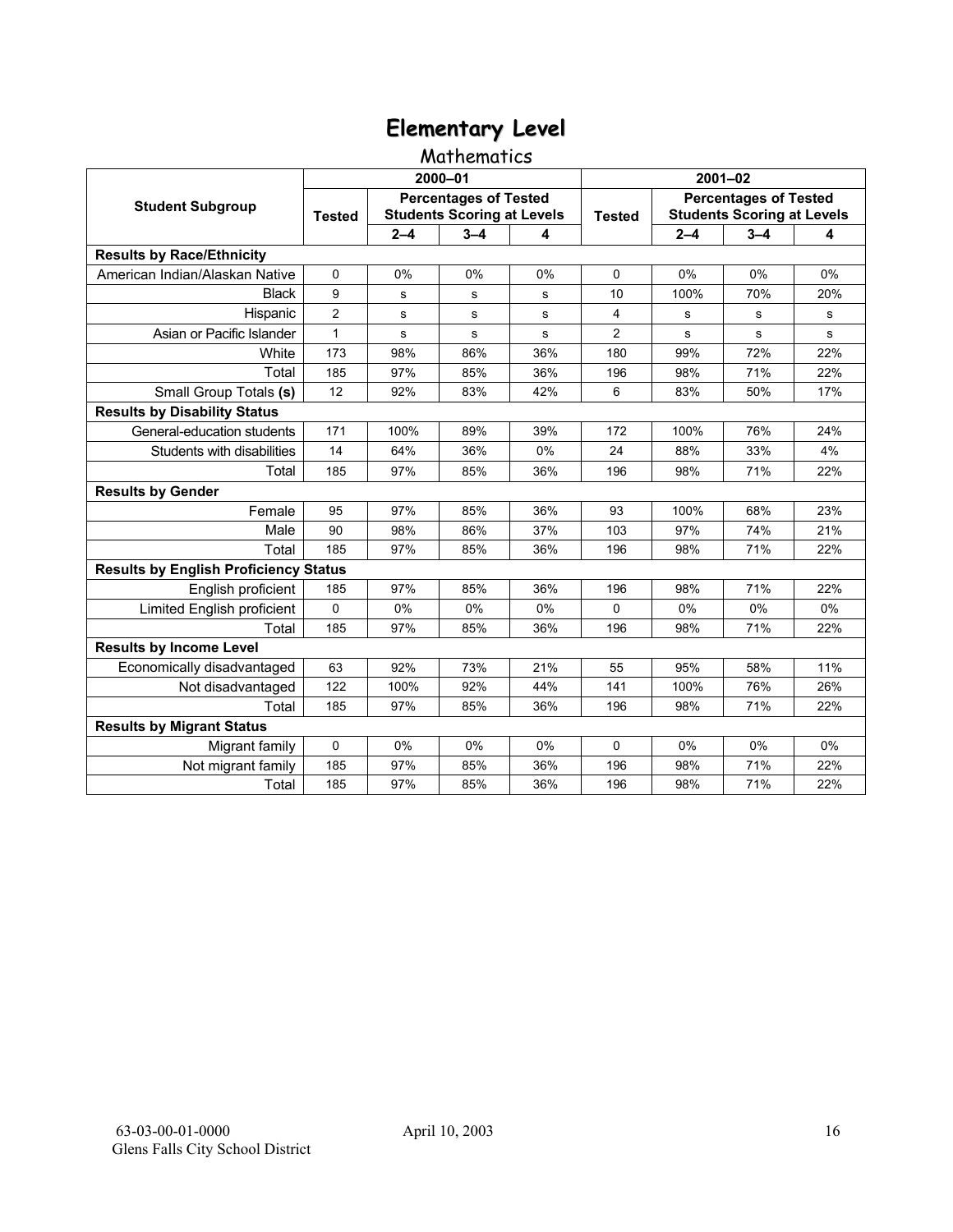## Science Multiple-Choice

|                                              | 2000-01       |                                                                                       | $2001 - 02$    |                                                                                              |  |  |  |
|----------------------------------------------|---------------|---------------------------------------------------------------------------------------|----------------|----------------------------------------------------------------------------------------------|--|--|--|
| <b>Student Subgroup</b>                      | <b>Tested</b> | Percentages of<br><b>Tested</b><br><b>Students</b><br><b>Scoring above</b><br>the SDL | <b>Tested</b>  | <b>Percentages of</b><br><b>Tested</b><br><b>Students</b><br><b>Scoring above</b><br>the SDL |  |  |  |
| <b>Results by Race/Ethnicity</b>             |               |                                                                                       |                |                                                                                              |  |  |  |
| American Indian/Alaskan Native               |               |                                                                                       | 0              | 0%                                                                                           |  |  |  |
| <b>Black</b>                                 |               |                                                                                       | 9              | 89%                                                                                          |  |  |  |
| Hispanic                                     |               |                                                                                       | $\overline{4}$ | s                                                                                            |  |  |  |
| Asian or Pacific Islander                    |               |                                                                                       | $\overline{2}$ | s                                                                                            |  |  |  |
| White                                        |               |                                                                                       | 179            | 87%                                                                                          |  |  |  |
| Total                                        |               |                                                                                       | 194            | 86%                                                                                          |  |  |  |
| Small Group Totals (s)                       |               |                                                                                       | 6              | 50%                                                                                          |  |  |  |
| <b>Results by Disability Status</b>          |               |                                                                                       |                |                                                                                              |  |  |  |
| General-education students                   | 165           | 93%                                                                                   | 173            | 89%                                                                                          |  |  |  |
| Students with disabilities                   | 11            | 45%                                                                                   | 21             | 62%                                                                                          |  |  |  |
| Total                                        | 176           | 90%                                                                                   | 194            | 86%                                                                                          |  |  |  |
| <b>Results by Gender</b>                     |               |                                                                                       |                |                                                                                              |  |  |  |
| Female                                       |               |                                                                                       | 90             | 83%                                                                                          |  |  |  |
| Male                                         |               |                                                                                       | 104            | 88%                                                                                          |  |  |  |
| Total                                        |               |                                                                                       | 194            | 86%                                                                                          |  |  |  |
| <b>Results by English Proficiency Status</b> |               |                                                                                       |                |                                                                                              |  |  |  |
| English proficient                           |               |                                                                                       | 194            | 86%                                                                                          |  |  |  |
| Limited English proficient                   |               |                                                                                       | $\Omega$       | 0%                                                                                           |  |  |  |
| Total                                        |               |                                                                                       | 194            | 86%                                                                                          |  |  |  |
| <b>Results by Income Level</b>               |               |                                                                                       |                |                                                                                              |  |  |  |
| Economically disadvantaged                   |               |                                                                                       | 52             | 75%                                                                                          |  |  |  |
| Not disadvantaged                            |               |                                                                                       | 142            | 90%                                                                                          |  |  |  |
| Total                                        |               |                                                                                       | 194            | 86%                                                                                          |  |  |  |
| <b>Results by Migrant Status</b>             |               |                                                                                       |                |                                                                                              |  |  |  |
| Migrant family                               |               |                                                                                       | $\Omega$       | 0%                                                                                           |  |  |  |
| Not migrant family                           |               |                                                                                       | 194            | 86%                                                                                          |  |  |  |
| Total                                        |               |                                                                                       | 194            | 86%                                                                                          |  |  |  |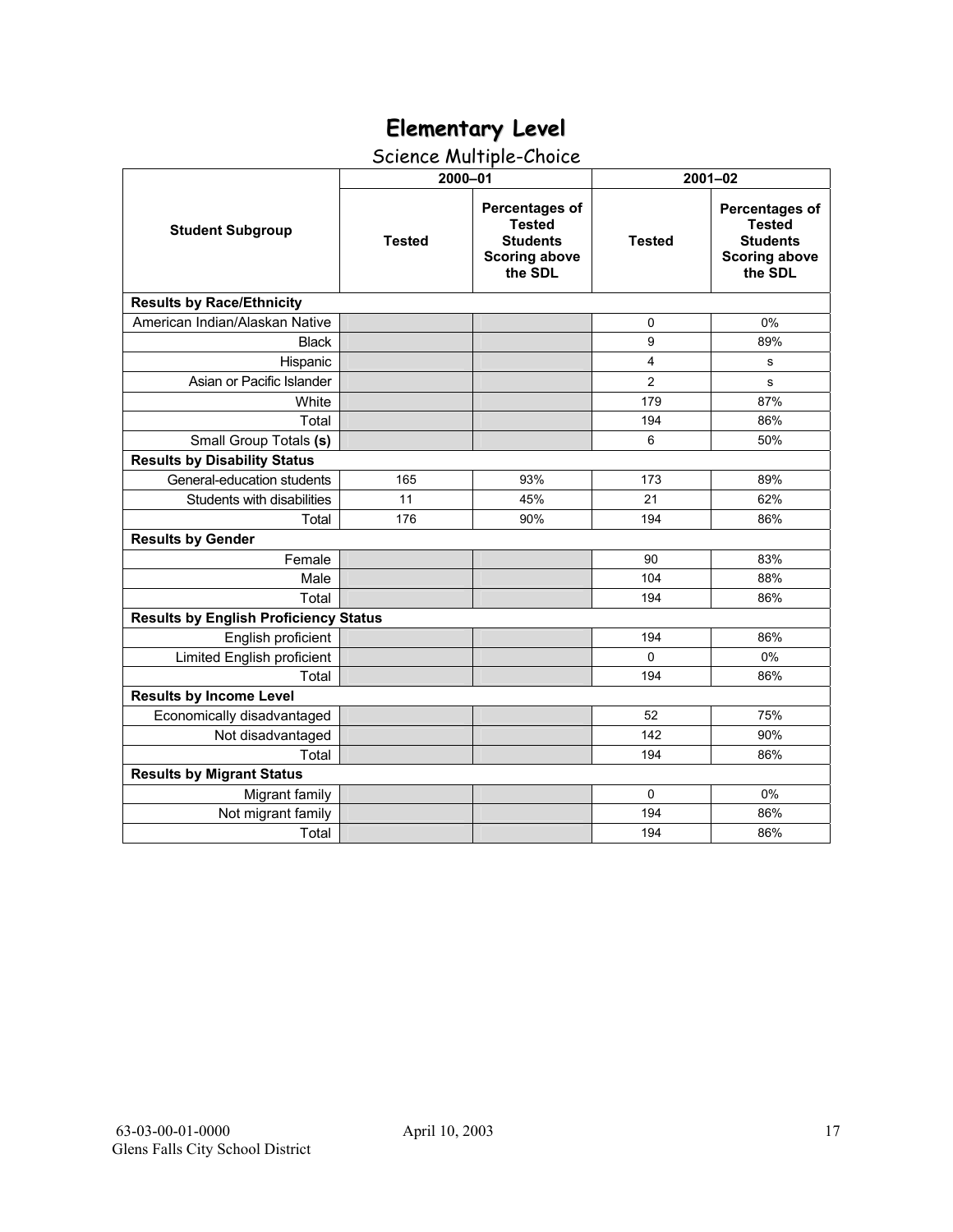English Language Arts

|                                              |               |           | 2000-01                                                           |       | $2001 - 02$    |                                                                   |         |       |  |
|----------------------------------------------|---------------|-----------|-------------------------------------------------------------------|-------|----------------|-------------------------------------------------------------------|---------|-------|--|
| <b>Student Subgroup</b>                      | <b>Tested</b> |           | <b>Percentages of Tested</b><br><b>Students Scoring at Levels</b> |       | <b>Tested</b>  | <b>Percentages of Tested</b><br><b>Students Scoring at Levels</b> |         |       |  |
|                                              |               | $2 - 4$   | $3 - 4$                                                           | 4     |                | $2 - 4$                                                           | $3 - 4$ | 4     |  |
| <b>Results by Race/Ethnicity</b>             |               |           |                                                                   |       |                |                                                                   |         |       |  |
| American Indian/Alaskan Native               | $\mathbf 0$   | 0%        | 0%                                                                | 0%    | $\Omega$       | 0%                                                                | 0%      | 0%    |  |
| <b>Black</b>                                 | 5             | 80%       | 20%                                                               | 0%    | 8              | 100%                                                              | 63%     | 13%   |  |
| Hispanic                                     | 4             | s         | s                                                                 | s     | $\overline{7}$ | 86%                                                               | 29%     | 14%   |  |
| Asian or Pacific Islander                    | $\mathbf{1}$  | ${\bf s}$ | $\mathbf s$                                                       | s     | 0              | 0%                                                                | 0%      | $0\%$ |  |
| White                                        | 233           | 89%       | 52%                                                               | 15%   | 222            | 93%                                                               | 55%     | 16%   |  |
| Total                                        | 243           | 88%       | 50%                                                               | 14%   | 237            | 93%                                                               | 54%     | 16%   |  |
| Small Group Totals (s)                       | 5             | 60%       | 20%                                                               | 0%    | $\Omega$       | 0%                                                                | 0%      | 0%    |  |
| <b>Results by Disability Status</b>          |               |           |                                                                   |       |                |                                                                   |         |       |  |
| General-education students                   | 214           | 95%       | 57%                                                               | 16%   | 205            | 98%                                                               | 61%     | 19%   |  |
| Students with disabilities                   | 29            | 41%       | 0%                                                                | 0%    | 32             | 63%                                                               | 13%     | $0\%$ |  |
| Total                                        | 243           | 88%       | 50%                                                               | 14%   | 237            | 93%                                                               | 54%     | 16%   |  |
| <b>Results by Gender</b>                     |               |           |                                                                   |       |                |                                                                   |         |       |  |
| Female                                       | 115           | 90%       | 57%                                                               | 21%   | 119            | 97%                                                               | 60%     | 20%   |  |
| Male                                         | 128           | 88%       | 44%                                                               | 9%    | 118            | 90%                                                               | 49%     | 12%   |  |
| Total                                        | 243           | 88%       | 50%                                                               | 14%   | 237            | 93%                                                               | 54%     | 16%   |  |
| <b>Results by English Proficiency Status</b> |               |           |                                                                   |       |                |                                                                   |         |       |  |
| English proficient                           | 243           | 88%       | 50%                                                               | 14%   | 237            | 93%                                                               | 54%     | 16%   |  |
| Limited English proficient                   | $\Omega$      | 0%        | 0%                                                                | 0%    | 0              | 0%                                                                | 0%      | 0%    |  |
| Total                                        | 243           | 88%       | 50%                                                               | 14%   | 237            | 93%                                                               | 54%     | 16%   |  |
| <b>Results by Income Level</b>               |               |           |                                                                   |       |                |                                                                   |         |       |  |
| Economically disadvantaged                   | 36            | 67%       | 17%                                                               | 3%    | 23             | 87%                                                               | 26%     | 4%    |  |
| Not disadvantaged                            | 207           | 92%       | 56%                                                               | 16%   | 214            | 94%                                                               | 57%     | 17%   |  |
| Total                                        | 243           | 88%       | 50%                                                               | 14%   | 237            | 93%                                                               | 54%     | 16%   |  |
| <b>Results by Migrant Status</b>             |               |           |                                                                   |       |                |                                                                   |         |       |  |
| Migrant family                               | 0             | $0\%$     | 0%                                                                | $0\%$ | $\Omega$       | $0\%$                                                             | $0\%$   | 0%    |  |
| Not migrant family                           | 243           | 88%       | 50%                                                               | 14%   | 237            | 93%                                                               | 54%     | 16%   |  |
| Total                                        | 243           | 88%       | 50%                                                               | 14%   | 237            | 93%                                                               | 54%     | 16%   |  |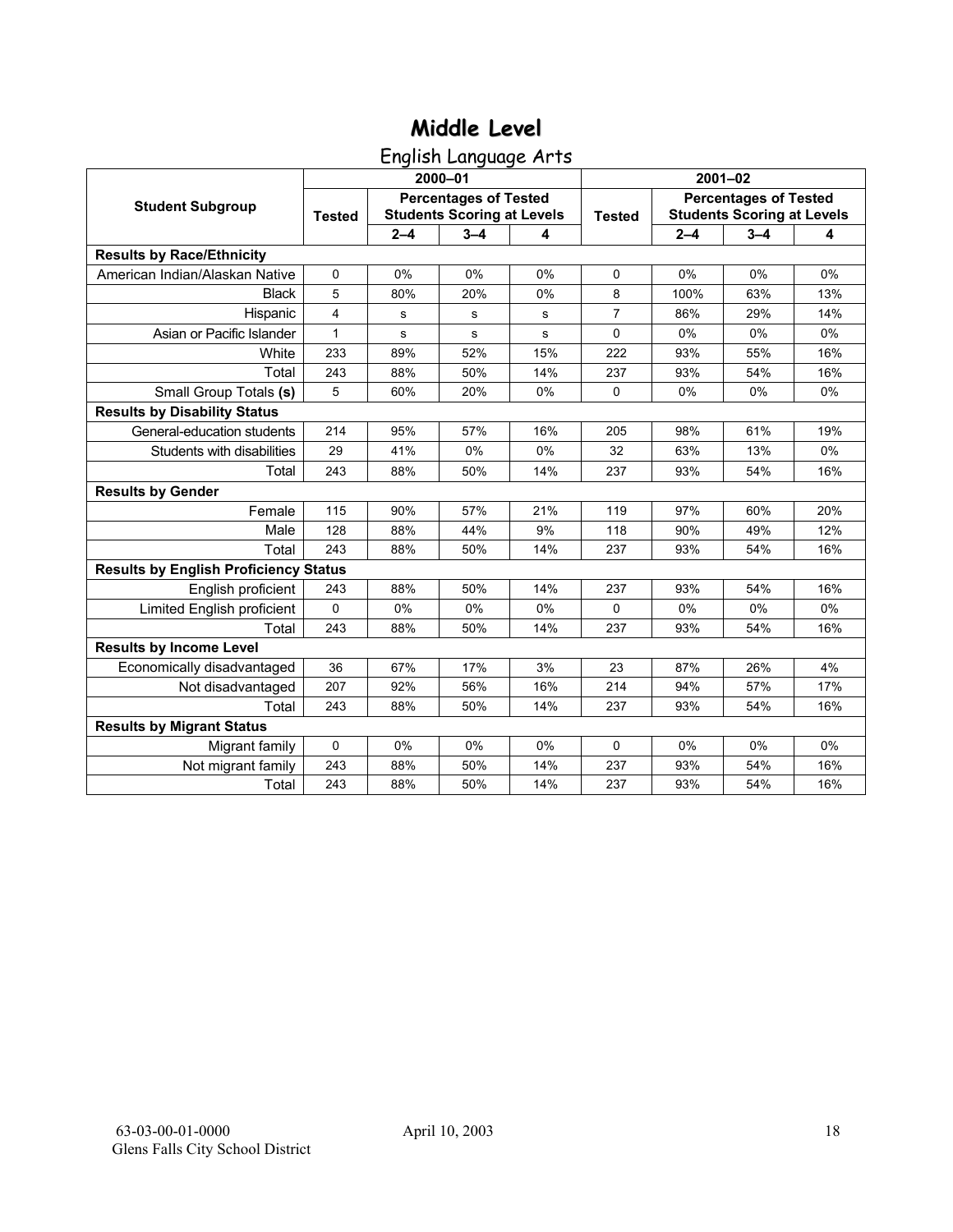### **Mathematics**

|                                              |               |         | 2000-01                                                           |     | $2001 - 02$    |                                                                   |         |     |  |
|----------------------------------------------|---------------|---------|-------------------------------------------------------------------|-----|----------------|-------------------------------------------------------------------|---------|-----|--|
| <b>Student Subgroup</b>                      | <b>Tested</b> |         | <b>Percentages of Tested</b><br><b>Students Scoring at Levels</b> |     | <b>Tested</b>  | <b>Percentages of Tested</b><br><b>Students Scoring at Levels</b> |         |     |  |
|                                              |               | $2 - 4$ | $3 - 4$                                                           | 4   |                | $2 - 4$                                                           | $3 - 4$ | 4   |  |
| <b>Results by Race/Ethnicity</b>             |               |         |                                                                   |     |                |                                                                   |         |     |  |
| American Indian/Alaskan Native               | $\Omega$      | 0%      | 0%                                                                | 0%  | $\Omega$       | 0%                                                                | 0%      | 0%  |  |
| <b>Black</b>                                 | 5             | 80%     | 40%                                                               | 0%  | 8              | 75%                                                               | 50%     | 13% |  |
| Hispanic                                     | 4             | s       | s                                                                 | s   | $\overline{7}$ | 57%                                                               | 14%     | 0%  |  |
| Asian or Pacific Islander                    | 1             | s       | $\mathbf s$                                                       | s   | 0              | 0%                                                                | 0%      | 0%  |  |
| White                                        | 233           | 83%     | 56%                                                               | 12% | 233            | 89%                                                               | 58%     | 21% |  |
| Total                                        | 243           | 81%     | 55%                                                               | 12% | 248            | 88%                                                               | 57%     | 21% |  |
| Small Group Totals (s)                       | 5             | 20%     | 0%                                                                | 0%  | $\Omega$       | 0%                                                                | 0%      | 0%  |  |
| <b>Results by Disability Status</b>          |               |         |                                                                   |     |                |                                                                   |         |     |  |
| General-education students                   | 215           | 90%     | 62%                                                               | 13% | 219            | 93%                                                               | 62%     | 22% |  |
| Students with disabilities                   | 28            | 18%     | 0%                                                                | 0%  | 29             | 48%                                                               | 17%     | 7%  |  |
| Total                                        | 243           | 81%     | 55%                                                               | 12% | 248            | 88%                                                               | 57%     | 21% |  |
| <b>Results by Gender</b>                     |               |         |                                                                   |     |                |                                                                   |         |     |  |
| Female                                       | 114           | 80%     | 55%                                                               | 10% | 125            | 86%                                                               | 58%     | 21% |  |
| Male                                         | 129           | 83%     | 54%                                                               | 14% | 123            | 89%                                                               | 55%     | 20% |  |
| Total                                        | 243           | 81%     | 55%                                                               | 12% | 248            | 88%                                                               | 57%     | 21% |  |
| <b>Results by English Proficiency Status</b> |               |         |                                                                   |     |                |                                                                   |         |     |  |
| English proficient                           | 243           | 81%     | 55%                                                               | 12% | 248            | 88%                                                               | 57%     | 21% |  |
| Limited English proficient                   | 0             | 0%      | 0%                                                                | 0%  | $\Omega$       | 0%                                                                | 0%      | 0%  |  |
| Total                                        | 243           | 81%     | 55%                                                               | 12% | 248            | 88%                                                               | 57%     | 21% |  |
| <b>Results by Income Level</b>               |               |         |                                                                   |     |                |                                                                   |         |     |  |
| Economically disadvantaged                   | 33            | 61%     | 15%                                                               | 3%  | 20             | 85%                                                               | 35%     | 10% |  |
| Not disadvantaged                            | 210           | 85%     | 61%                                                               | 13% | 228            | 88%                                                               | 59%     | 21% |  |
| Total                                        | 243           | 81%     | 55%                                                               | 12% | 248            | 88%                                                               | 57%     | 21% |  |
| <b>Results by Migrant Status</b>             |               |         |                                                                   |     |                |                                                                   |         |     |  |
| Migrant family                               | 0             | 0%      | 0%                                                                | 0%  | $\Omega$       | 0%                                                                | 0%      | 0%  |  |
| Not migrant family                           | 243           | 81%     | 55%                                                               | 12% | 248            | 88%                                                               | 57%     | 21% |  |
| Total                                        | 243           | 81%     | 55%                                                               | 12% | 248            | 88%                                                               | 57%     | 21% |  |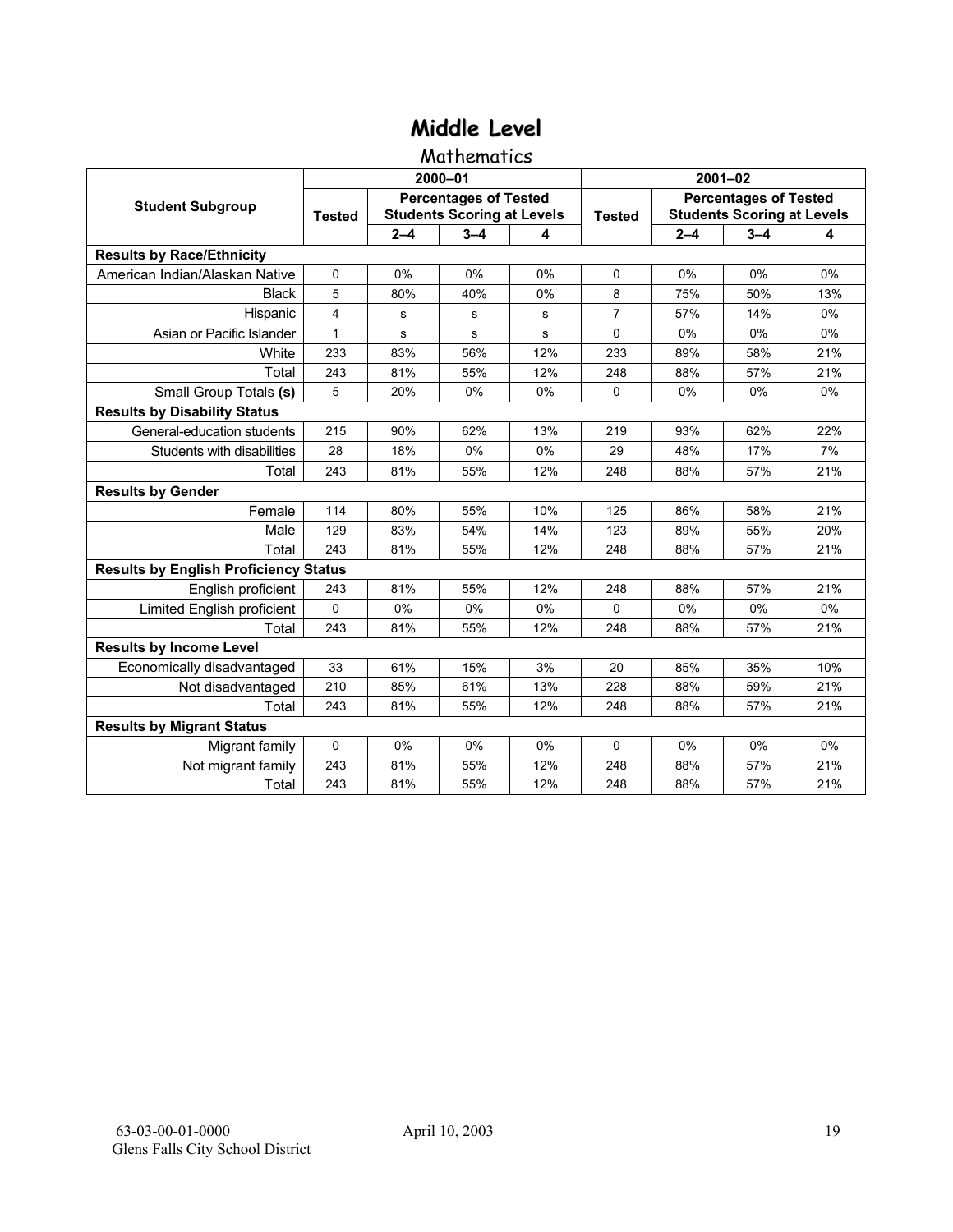#### Science

|                                              | $2001 - 02$   |         |                                                                   |     |  |  |  |  |
|----------------------------------------------|---------------|---------|-------------------------------------------------------------------|-----|--|--|--|--|
| <b>Student Subgroup</b>                      | <b>Tested</b> |         | <b>Percentages of Tested</b><br><b>Students Scoring at Levels</b> |     |  |  |  |  |
|                                              |               | $2 - 4$ | $3 - 4$                                                           | 4   |  |  |  |  |
| <b>Results by Race/Ethnicity</b>             |               |         |                                                                   |     |  |  |  |  |
| American Indian/Alaskan Native               | $\mathbf 0$   | 0%      | 0%                                                                | 0%  |  |  |  |  |
| <b>Black</b>                                 | 8             | 100%    | 100%                                                              | 50% |  |  |  |  |
| Hispanic                                     | 7             | 100%    | 86%                                                               | 43% |  |  |  |  |
| Asian or Pacific Islander                    | $\mathbf{0}$  | 0%      | 0%                                                                | 0%  |  |  |  |  |
| White                                        | 216           | 98%     | 92%                                                               | 55% |  |  |  |  |
| Total                                        | 231           | 98%     | 92%                                                               | 55% |  |  |  |  |
| Small Group Totals (s)                       | $\Omega$      | 0%      | 0%                                                                | 0%  |  |  |  |  |
| <b>Results by Disability Status</b>          |               |         |                                                                   |     |  |  |  |  |
| General-education students                   | 200           | 100%    | 99%                                                               | 61% |  |  |  |  |
| Students with disabilities                   | 31            | 87%     | 48%                                                               | 16% |  |  |  |  |
| Total                                        | 231           | 98%     | 92%                                                               | 55% |  |  |  |  |
| <b>Results by Gender</b>                     |               |         |                                                                   |     |  |  |  |  |
| Female                                       | 118           | 99%     | 92%                                                               | 49% |  |  |  |  |
| Male                                         | 113           | 97%     | 91%                                                               | 60% |  |  |  |  |
| Total                                        | 231           | 98%     | 92%                                                               | 55% |  |  |  |  |
| <b>Results by English Proficiency Status</b> |               |         |                                                                   |     |  |  |  |  |
| English proficient                           | 231           | 98%     | 92%                                                               | 55% |  |  |  |  |
| Limited English proficient                   | $\mathbf{0}$  | 0%      | 0%                                                                | 0%  |  |  |  |  |
| Total                                        | 231           | 98%     | 92%                                                               | 55% |  |  |  |  |
| <b>Results by Income Level</b>               |               |         |                                                                   |     |  |  |  |  |
| Economically disadvantaged                   | 21            | 100%    | 90%                                                               | 38% |  |  |  |  |
| Not disadvantaged                            | 210           | 98%     | 92%                                                               | 56% |  |  |  |  |
| Total                                        | 231           | 98%     | 92%                                                               | 55% |  |  |  |  |
| <b>Results by Migrant Status</b>             |               |         |                                                                   |     |  |  |  |  |
| Migrant family                               | $\Omega$      | 0%      | 0%                                                                | 0%  |  |  |  |  |
| Not migrant family                           | 231           | 98%     | 92%                                                               | 55% |  |  |  |  |
| Total                                        | 231           | 98%     | 92%                                                               | 55% |  |  |  |  |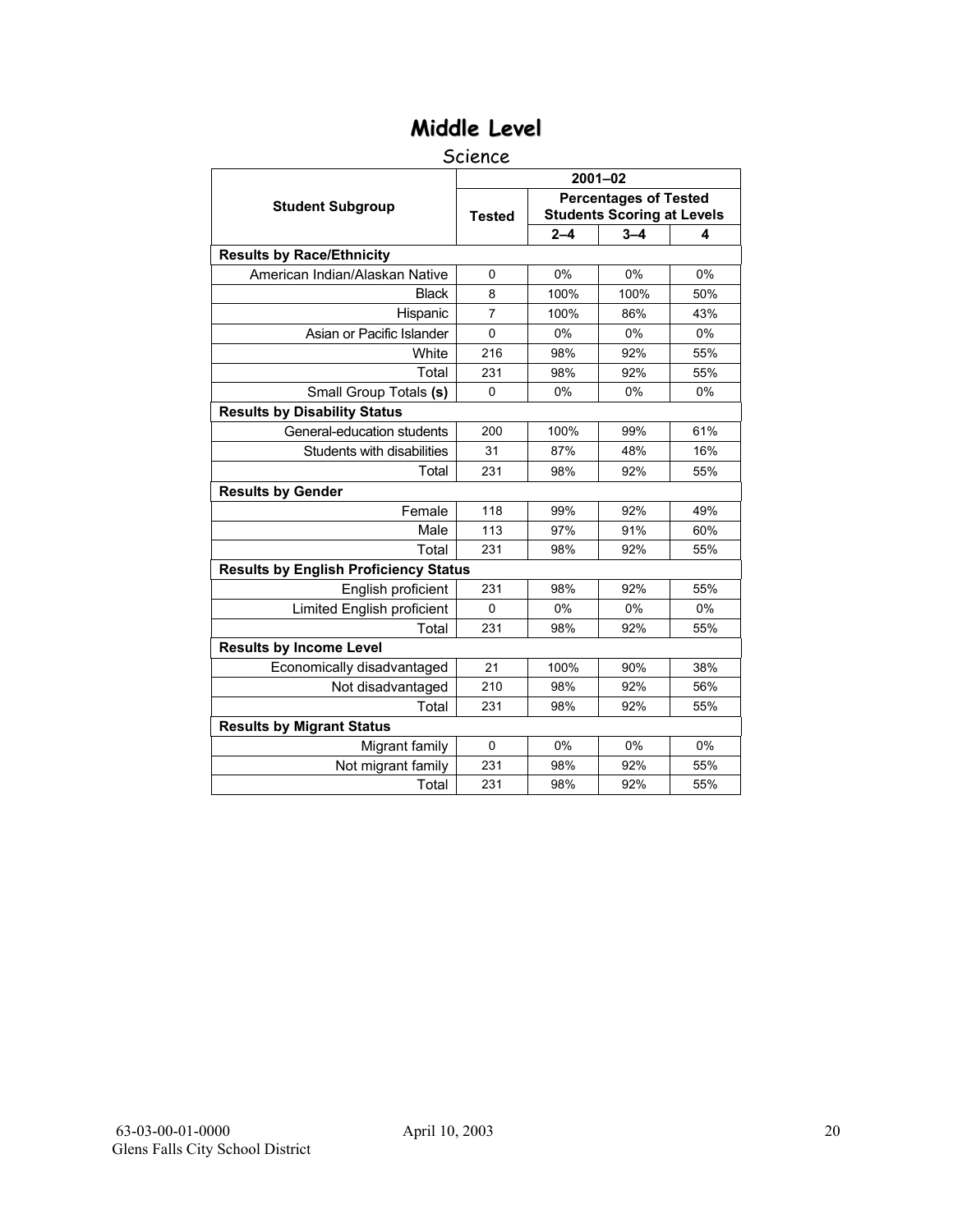## **1997 and 1998 High School Cohorts**

General-education students who first entered ninth grade in 1997 or 1998 must score 55 or higher on Regents English and mathematics examinations to graduate. During the phase-in of the Regents examination graduation requirements, all students (with district board of education approval) may qualify for a local diploma by earning a score of 55–64 on the required Regents examinations; a score of 65 or higher is required for a Regents diploma. Students with disabilities and certain students with a Section 504 Accomodation Plan may qualify for a local diploma by passing Regents competency tests. The Department did not collect data for the 1997 cohort aggregated by race/ethnicity, gender, income level, or migrant status. It did not collect mathematics data aggregated by English proficiency status.

|                                              | alier Tour Zears of Flight School |                |                |                          |                |                 |                |                          |              |                |
|----------------------------------------------|-----------------------------------|----------------|----------------|--------------------------|----------------|-----------------|----------------|--------------------------|--------------|----------------|
|                                              |                                   |                | 1997 Cohort    |                          |                |                 |                | 1998 Cohort              |              |                |
|                                              |                                   |                |                | <b>Count of Students</b> | <b>Percent</b> |                 |                | <b>Count of Students</b> |              | <b>Percent</b> |
|                                              |                                   |                | by Score       |                          | <b>Meeting</b> | <b>Students</b> |                | by Score                 |              | <b>Meeting</b> |
| <b>Student Subgroup</b>                      | <b>Students</b>                   | <b>Regents</b> |                | Pass-                    | Gradu-         | in              |                | <b>Regents</b>           | Pass-        | Gradua-        |
|                                              | in Cohort                         | $55 -$         | $65-$          | ed                       | ation          | <b>Cohort</b>   | $55 -$         | $65-$                    | ed           | tion           |
|                                              |                                   | 64             | 100            | <b>RCTs</b>              | Require-       |                 | 64             | 100                      | <b>RCTs</b>  | Require-       |
|                                              |                                   |                |                |                          | ment           |                 |                |                          |              | ment           |
| <b>Results by Race/Ethnicity</b>             |                                   |                |                |                          |                |                 |                |                          |              |                |
| American Indian/Alaskan Native               |                                   |                |                |                          |                | 0               | 0              | 0                        | 0            | 0%             |
| <b>Black</b>                                 |                                   |                |                |                          |                | 3               | s              | ${\bf s}$                | s            | s              |
| Hispanic                                     |                                   |                |                |                          |                | $\mathbf{1}$    | s              | ${\bf s}$                | s            | s              |
| Asian or Pacific Islander                    |                                   |                |                |                          |                | 1               | s              | s                        | s            | s              |
| White                                        |                                   |                |                |                          |                | 148             | 6              | 135                      | 1            | 96%            |
| Total                                        |                                   |                |                |                          |                | 153             | 6              | 140                      | 1            | 96%            |
| Small Group Totals (s)                       |                                   |                |                |                          |                | 5               | 0              | 5                        | 0            | 100%           |
| <b>Results by Disability Status</b>          |                                   |                |                |                          |                |                 |                |                          |              |                |
| General-education students                   | 143                               | 8              | 129            | $\mathbf 0$              | 96%            | 139             | $\overline{c}$ | 134                      | 0            | 98%            |
| Students with disabilities                   | 11                                | 4              | $\overline{7}$ | 0                        | 100%           | 14              | 4              | 6                        | 1            | 79%            |
| Total                                        | 154                               | 12             | 136            | $\Omega$                 | 96%            | 153             | 6              | 140                      | 1            | 96%            |
| <b>Results by Gender</b>                     |                                   |                |                |                          |                |                 |                |                          |              |                |
| Female                                       |                                   |                |                |                          |                | 76              | $\overline{2}$ | 70                       | 0            | 95%            |
| Male                                         |                                   |                |                |                          |                | 77              | 4              | 70                       | 1            | 97%            |
| Total                                        |                                   |                |                |                          |                | 153             | 6              | 140                      | $\mathbf{1}$ | 96%            |
| <b>Results by English Proficiency Status</b> |                                   |                |                |                          |                |                 |                |                          |              |                |
| English proficient                           | 154                               | 12             | 136            | 0                        | 96%            | 153             | 6              | 140                      | 1            | 96%            |
| Limited English proficient                   | $\mathbf 0$                       | $\mathbf 0$    | 0              | $\mathbf 0$              | 0%             | 0               | 0              | 0                        | 0            | 0%             |
| Total                                        | 154                               | 12             | 136            | $\Omega$                 | 96%            | 153             | 6              | 140                      | 1            | 96%            |
| <b>Results by Income Level</b>               |                                   |                |                |                          |                |                 |                |                          |              |                |
| Economically disadvantaged                   |                                   |                |                |                          |                | 8               | 1              | 5                        | 1            | 88%            |
| Not disadvantaged                            |                                   |                |                |                          |                | 145             | 5              | 135                      | 0            | 97%            |
| Total                                        |                                   |                |                |                          |                | 153             | 6              | 140                      | 1            | 96%            |
| <b>Results by Migrant Status</b>             |                                   |                |                |                          |                |                 |                |                          |              |                |
| Migrant family                               |                                   |                |                |                          |                | 0               | 0              | 0                        | 0            | 0%             |
| Not migrant family                           |                                   |                |                |                          |                | 153             | 6              | 140                      | $\mathbf{1}$ | 96%            |
| Total                                        |                                   |                |                |                          |                | 153             | 6              | 140                      | 1            | 96%            |

#### **Performance on the English Assessment Requirement for Graduation after Four Years of High School**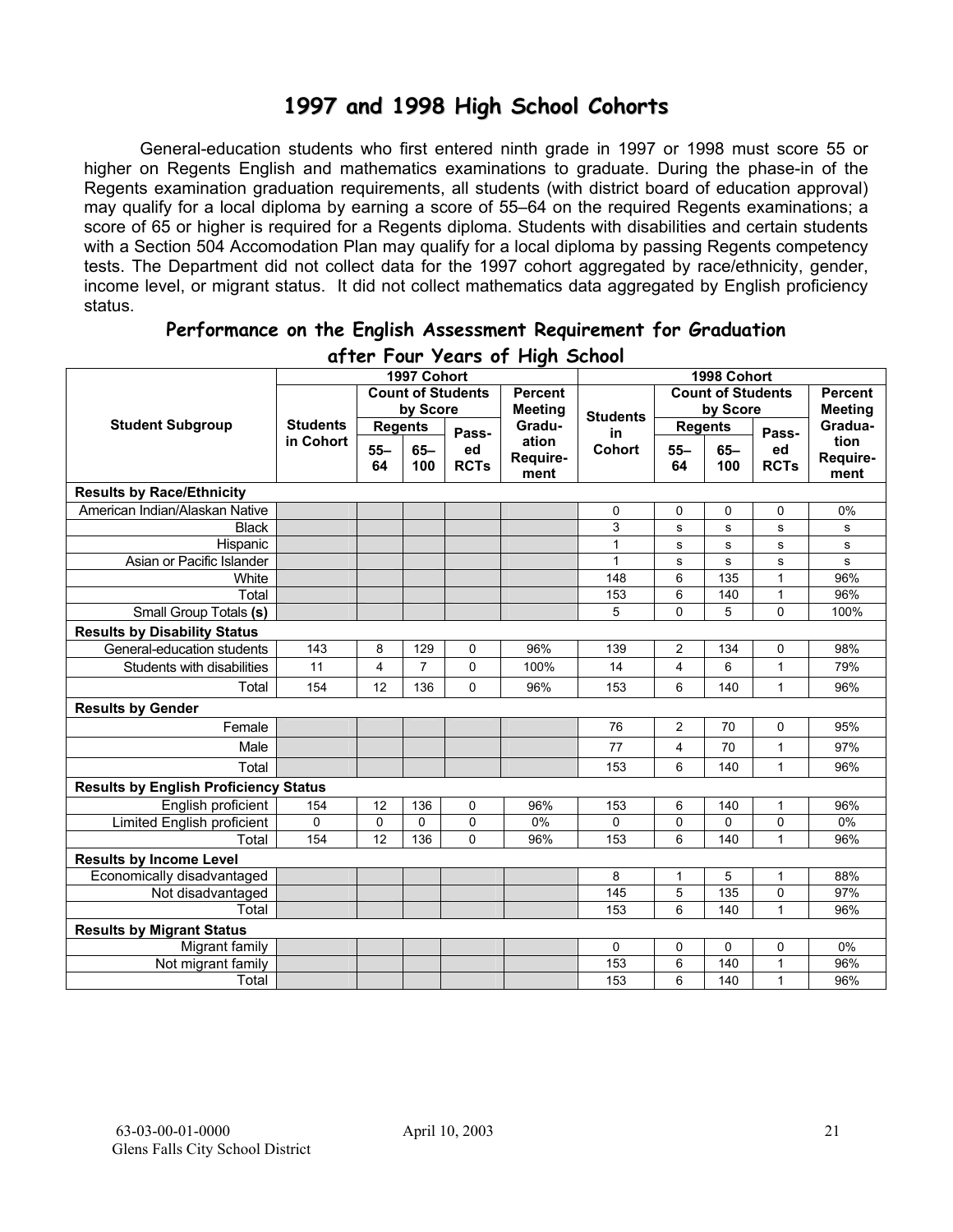## **Performance on the Mathematics Assessment Requirement**

| Cradamon and road<br><b>TEATS AT LINGH OCHOOL</b><br>1997 Cohort<br>1998 Cohort |                 |                |          |                          |                          |                 |                          |                |                |                |
|---------------------------------------------------------------------------------|-----------------|----------------|----------|--------------------------|--------------------------|-----------------|--------------------------|----------------|----------------|----------------|
|                                                                                 |                 |                |          | <b>Count of Students</b> | <b>Percent</b>           |                 | <b>Count of Students</b> |                |                | <b>Percent</b> |
|                                                                                 |                 |                | by Score |                          | <b>Meeting</b><br>Gradu- |                 |                          | by Score       |                | <b>Meeting</b> |
| <b>Student Subgroup</b>                                                         | <b>Students</b> | <b>Regents</b> |          |                          |                          | <b>Students</b> | <b>Regents</b>           |                |                | Gradua-        |
|                                                                                 | in Cohort       |                |          | Pass-                    | ation                    | in              |                          |                | Pass-          | tion           |
|                                                                                 |                 | $55 -$         | $65 -$   | ed                       | Require-                 | <b>Cohort</b>   | $55 -$                   | $65-$          | ed             | Require-       |
|                                                                                 |                 | 64             | 100      | <b>RCTs</b>              | ment                     |                 | 64                       | 100            | <b>RCTs</b>    | ment           |
| <b>Results by Race/Ethnicity</b>                                                |                 |                |          |                          |                          |                 |                          |                |                |                |
| American Indian/Alaskan Native                                                  |                 |                |          |                          |                          | 0               | 0                        | 0              | 0              | 0%             |
| <b>Black</b>                                                                    |                 |                |          |                          |                          | 3               | s                        | s              | s              | s              |
| Hispanic                                                                        |                 |                |          |                          |                          | 1               | s                        | s              | s              | s              |
| Asian or Pacific Islander                                                       |                 |                |          |                          |                          | 1               | s                        | s              | ${\bf s}$      | s              |
| White                                                                           |                 |                |          |                          |                          | 148             | 14                       | 117            | 8              | 94%            |
| Total                                                                           |                 |                |          |                          |                          | 153             | 14                       | 122            | 8              | 94%            |
| Small Group Totals (s)                                                          |                 |                |          |                          |                          | 5               | $\mathbf 0$              | 5              | 0              | 100%           |
| <b>Results by Disability Status</b>                                             |                 |                |          |                          |                          |                 |                          |                |                |                |
| General-education students                                                      | 143             | 21             | 117      | 1                        | 97%                      | 139             | 11                       | 120            | 1              | 95%            |
| Students with disabilities                                                      | 11              | $\pmb{0}$      | 3        | 8                        | 100%                     | 14              | 3                        | $\overline{2}$ | $\overline{7}$ | 86%            |
| Total                                                                           | 154             | 21             | 120      | 9                        | 97%                      | 153             | 14                       | 122            | 8              | 94%            |
| <b>Results by Gender</b>                                                        |                 |                |          |                          |                          |                 |                          |                |                |                |
| Female                                                                          |                 |                |          |                          |                          | 76              | 9                        | 59             | $\overline{2}$ | 92%            |
| Male                                                                            |                 |                |          |                          |                          | 77              | 5                        | 63             | 6              | 96%            |
| Total                                                                           |                 |                |          |                          |                          | 153             | 14                       | 122            | 8              | 94%            |
| <b>Results by English Proficiency Status</b>                                    |                 |                |          |                          |                          |                 |                          |                |                |                |
| English proficient                                                              |                 |                |          |                          |                          | 153             | 14                       | 122            | 8              | 94%            |
| Limited English proficient                                                      |                 |                |          |                          |                          | 0               | $\mathbf{0}$             | 0              | 0              | 0%             |
| Total                                                                           |                 |                |          |                          |                          | 153             | 14                       | 122            | 8              | 94%            |
| <b>Results by Income Level</b>                                                  |                 |                |          |                          |                          |                 |                          |                |                |                |
| Economically disadvantaged                                                      |                 |                |          |                          |                          | 8               | 3                        | $\overline{c}$ | 2              | 88%            |
| Not disadvantaged                                                               |                 |                |          |                          |                          | 145             | 11                       | 120            | 6              | 94%            |
| Total                                                                           |                 |                |          |                          |                          | 153             | 14                       | 122            | 8              | 94%            |
| <b>Results by Migrant Status</b>                                                |                 |                |          |                          |                          |                 |                          |                |                |                |
| Migrant family                                                                  |                 |                |          |                          |                          | 0               | 0                        | 0              | 0              | 0%             |
| Not migrant family                                                              |                 |                |          |                          |                          | 153             | 14                       | 122            | 8              | 94%            |
| Total                                                                           |                 |                |          |                          |                          | 153             | 14                       | 122            | 8              | 94%            |

## **for Graduation after Four Years of High School**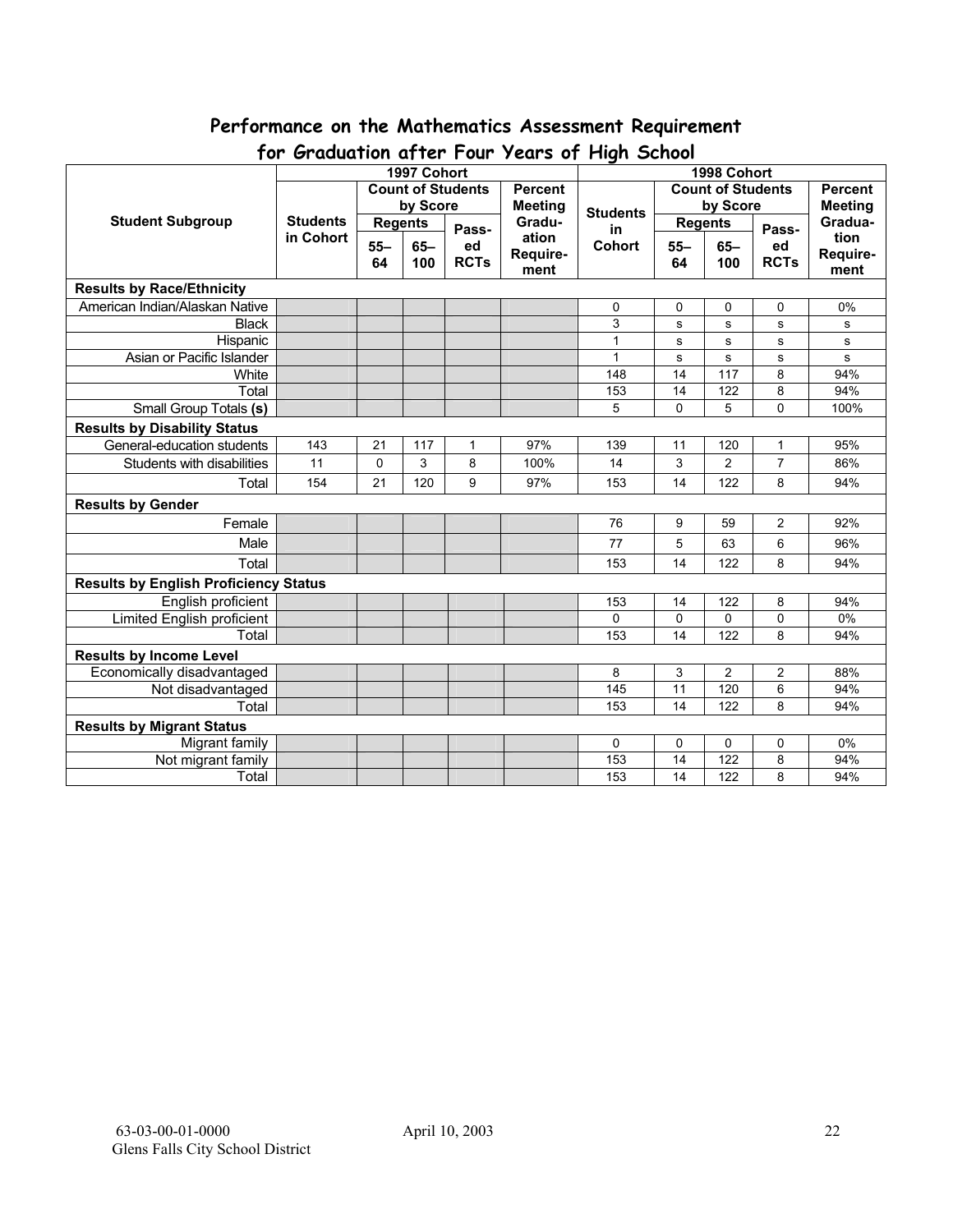### **Graduation Rates for the 1998 Cohort**

Students were counted as graduates if they earned a local diploma with or without a Regents endorsement no later than June 2002. Additional students may have earned diplomas in August 2002. For the purpose of calculating graduation rate, students who transferred to GED programs were included in the count of students in the cohort. These students were not counted as cohort members for other purposes. Therefore, the count in the table below may be higher than the count of cohort members shown on previous pages.

| <b>Student Subgroup</b>                      | <b>Graduation Rate Cohort</b> | <b>Graduation Rate</b> |
|----------------------------------------------|-------------------------------|------------------------|
| <b>Results by Race/Ethnicity</b>             |                               |                        |
| American Indian/Alaskan Native               | 0                             | 0%                     |
| <b>Black</b>                                 | 3                             | s                      |
| Hispanic                                     | 1                             | s                      |
| Asian or Pacific Islander                    | 1                             | s                      |
| White                                        | 149                           | 92%                    |
| Total                                        | 154                           | 92%                    |
| Small Group Totals (s)                       | 5                             | 100%                   |
| <b>Results by Disability Status</b>          |                               |                        |
| General-education students                   | 139                           | 94%                    |
| Students with disabilities                   | 15                            | 80%                    |
| Total                                        | 154                           | 92%                    |
| <b>Results by Gender</b>                     |                               |                        |
| Female                                       | 76                            | 89%                    |
| Male                                         | 78                            | 95%                    |
| Total                                        | 154                           | 92%                    |
| <b>Results by English Proficiency Status</b> |                               |                        |
| English proficient                           | 154                           | 92%                    |
| Limited English proficient                   | 0                             | 0%                     |
| Total                                        | 154                           | 92%                    |
| <b>Results by Income Level</b>               |                               |                        |
| Economically disadvantaged                   | 8                             | 100%                   |
| Not disadvantaged                            | 146                           | 92%                    |
| Total                                        | 154                           | 92%                    |
| <b>Results by Migrant Status</b>             |                               |                        |
| Migrant family                               | $\mathbf 0$                   | 0%                     |
| Not migrant family                           | 154                           | 92%                    |
| Total                                        | 154                           | 92%                    |